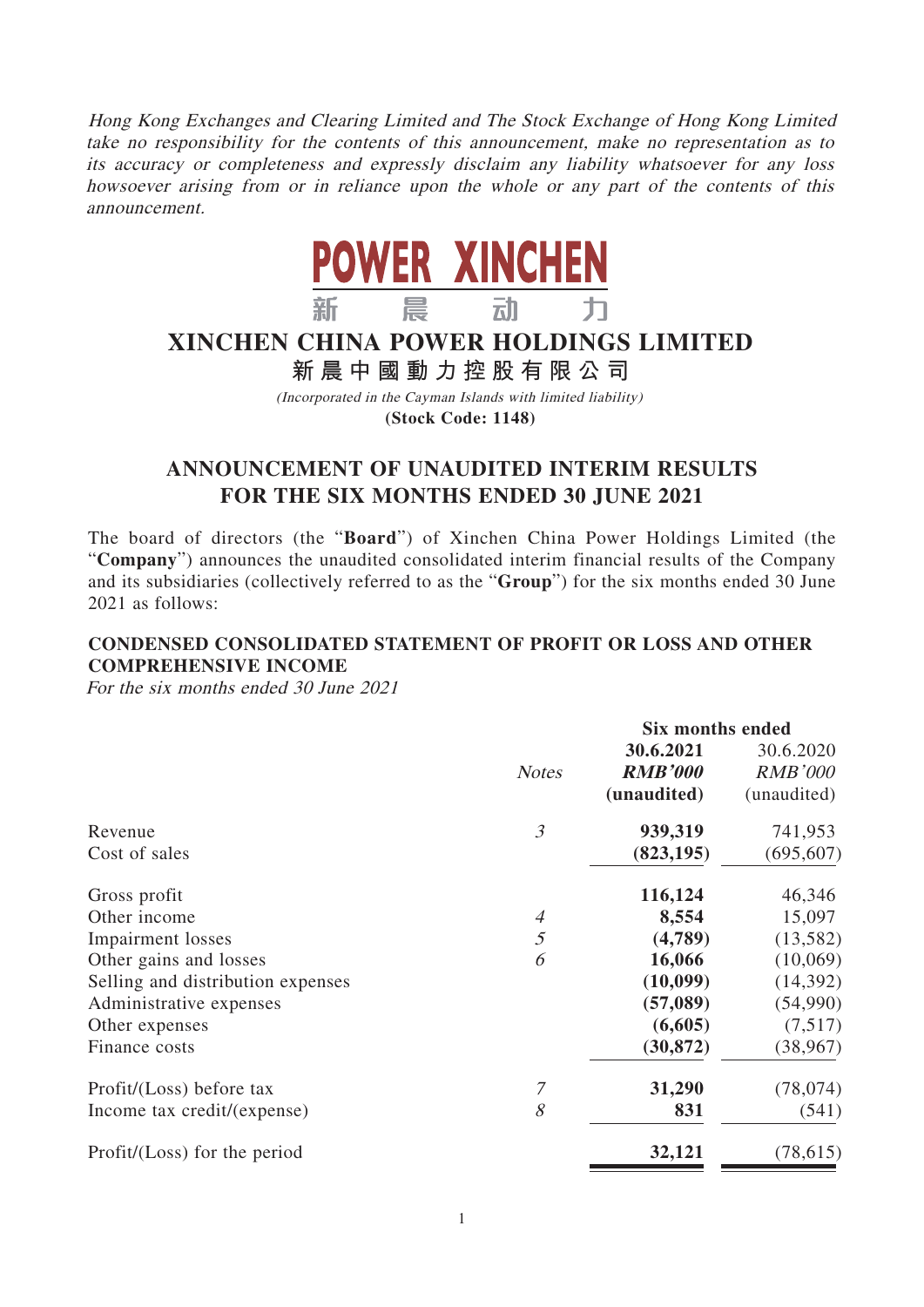|              | <b>Six months ended</b>     |                             |
|--------------|-----------------------------|-----------------------------|
| <b>Notes</b> | 30.6.2021<br><b>RMB'000</b> | 30.6.2020<br><i>RMB'000</i> |
|              | (unaudited)                 | (unaudited)                 |
|              |                             |                             |
|              |                             |                             |
|              |                             |                             |
|              |                             | (282)                       |
|              |                             | (282)                       |
|              | 32,121                      | (78, 897)                   |
| 10           | 0.025                       | (0.061)                     |
|              |                             |                             |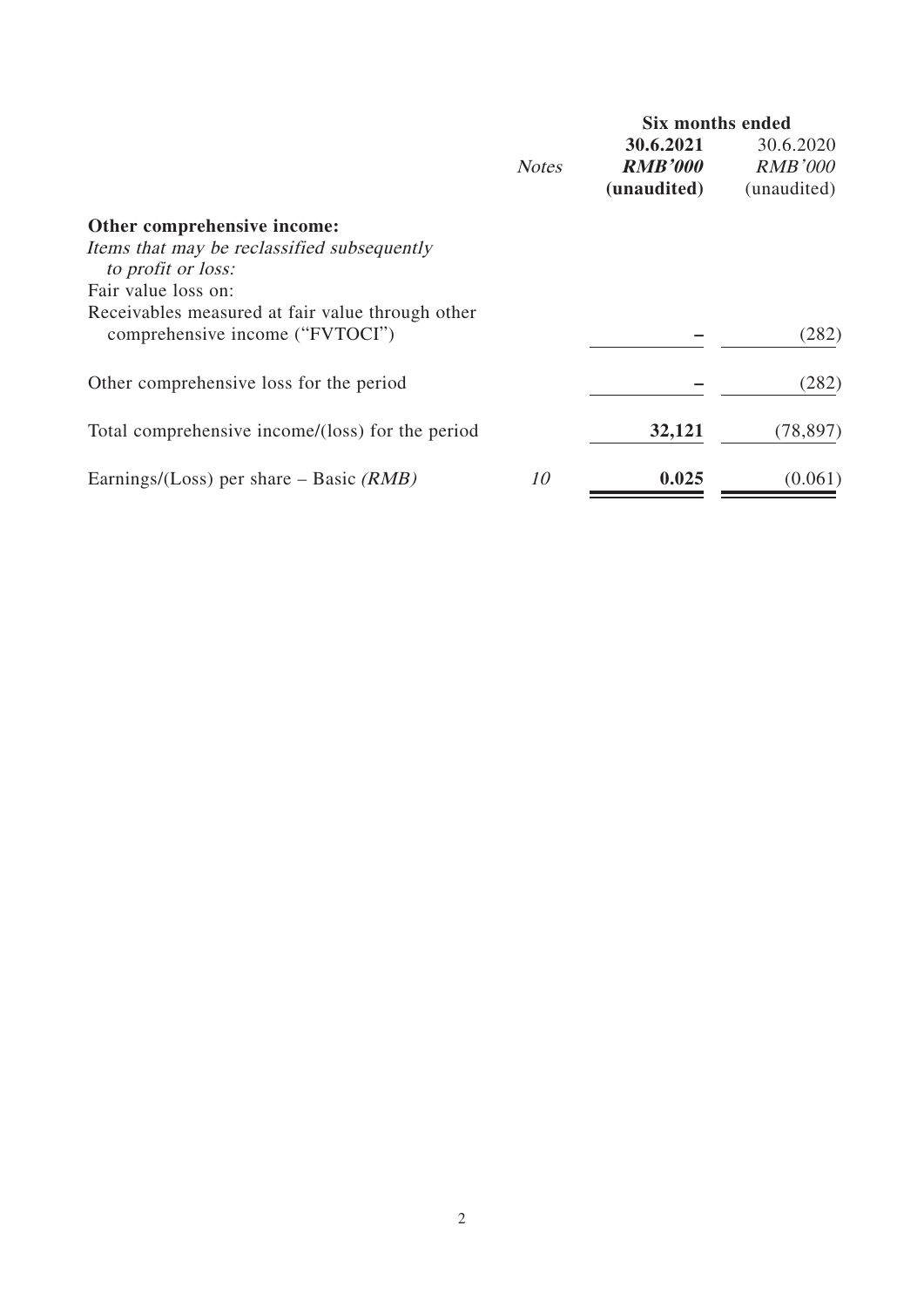# **CONDENSED CONSOLIDATED STATEMENT OF FINANCIAL POSITION**

As at 30 June 2021

|                                    | <b>Notes</b> | 30.6.2021<br><b>RMB'000</b><br>(unaudited) | 31.12.2020<br><b>RMB'000</b><br>(audited) |
|------------------------------------|--------------|--------------------------------------------|-------------------------------------------|
| <b>NON-CURRENT ASSETS</b>          |              |                                            |                                           |
| Property, plant and equipment      | 11           | 2,178,521                                  | 2,297,808                                 |
| Prepaid lease payments             |              | 124,137                                    | 125,937                                   |
| Intangible assets                  | 11           | 710,921                                    | 707,184                                   |
| Loan to a shareholder              |              | 14,615                                     | 14,326                                    |
| Deferred tax assets                |              | 11,781                                     | 10,206                                    |
|                                    |              | 3,039,975                                  | 3,155,461                                 |
| <b>CURRENT ASSETS</b>              |              |                                            |                                           |
| Inventories                        |              | 508,168                                    | 634,399                                   |
| Trade and other receivables        | 12           | 219,044                                    | 286,963                                   |
| Tax recoverable                    |              | 2,452                                      | 2,663                                     |
| Amounts due from related companies | 13           | 335,852                                    | 333,522                                   |
| Pledged/restricted bank deposits   |              | 323,864                                    | 538,459                                   |
| Bank balances and cash             |              | 483,878                                    | 55,285                                    |
|                                    |              | 1,873,258                                  | 1,851,291                                 |
| <b>TOTAL ASSETS</b>                |              | 4,913,233                                  | 5,006,752                                 |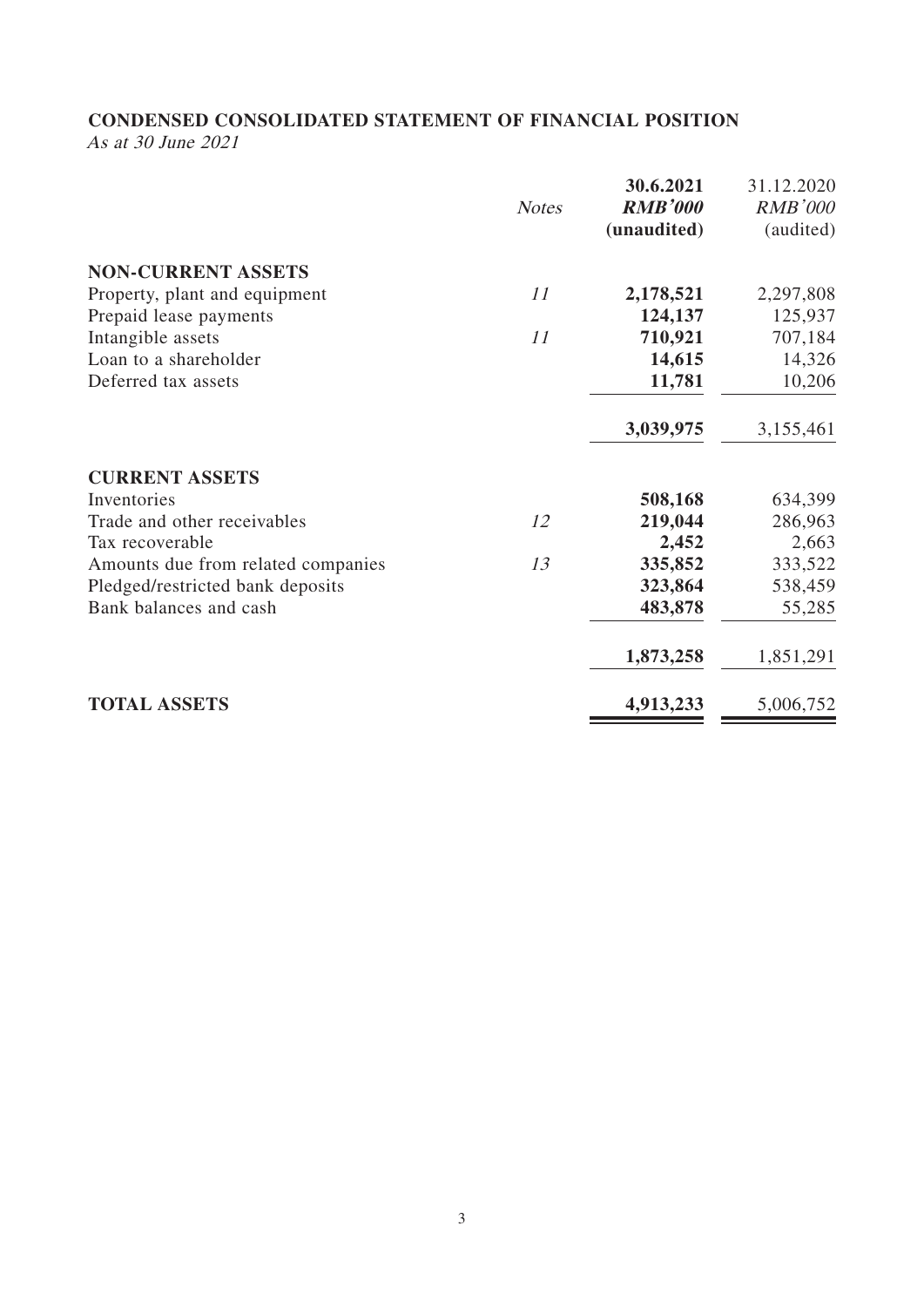|                                                        | <b>Notes</b> | 30.6.2021<br><b>RMB'000</b><br>(unaudited) | 31.12.2020<br><b>RMB'000</b><br>(audited) |
|--------------------------------------------------------|--------------|--------------------------------------------|-------------------------------------------|
| <b>CURRENT LIABILITIES</b>                             |              |                                            |                                           |
| Trade and other payables                               | 14           | 1,078,472                                  | 1,182,809                                 |
| Amounts due to related companies                       | 15           | 579,021                                    | 215,112                                   |
| Lease liabilities                                      | 16           | 2,191                                      | 5,100                                     |
| Borrowings due within one year                         |              | 726,077                                    | 1,067,468                                 |
|                                                        |              | 2,385,761                                  | 2,470,489                                 |
| <b>NET CURRENT LIABILITIES</b>                         |              | (512, 503)                                 | (619, 198)                                |
| <b>TOTAL ASSETS LESS CURRENT</b><br><b>LIABILITIES</b> |              | 2,527,472                                  | 2,536,263                                 |
| <b>NON-CURRENT LIABILITIES</b>                         |              |                                            |                                           |
| Borrowings due after one year                          |              | 283,346                                    | 320,394                                   |
| Deferred income                                        |              | 28,455                                     | 32,319                                    |
|                                                        |              | 311,801                                    | 352,713                                   |
| <b>NET ASSETS</b>                                      |              | 2,215,671                                  | 2,183,550                                 |
| <b>CAPITAL AND RESERVES</b>                            |              |                                            |                                           |
| Share capital                                          | 17           | 10,457                                     | 10,457                                    |
| Reserves                                               |              | 2,205,214                                  | 2,173,093                                 |
| <b>TOTAL EQUITY</b>                                    |              | 2,215,671                                  | 2,183,550                                 |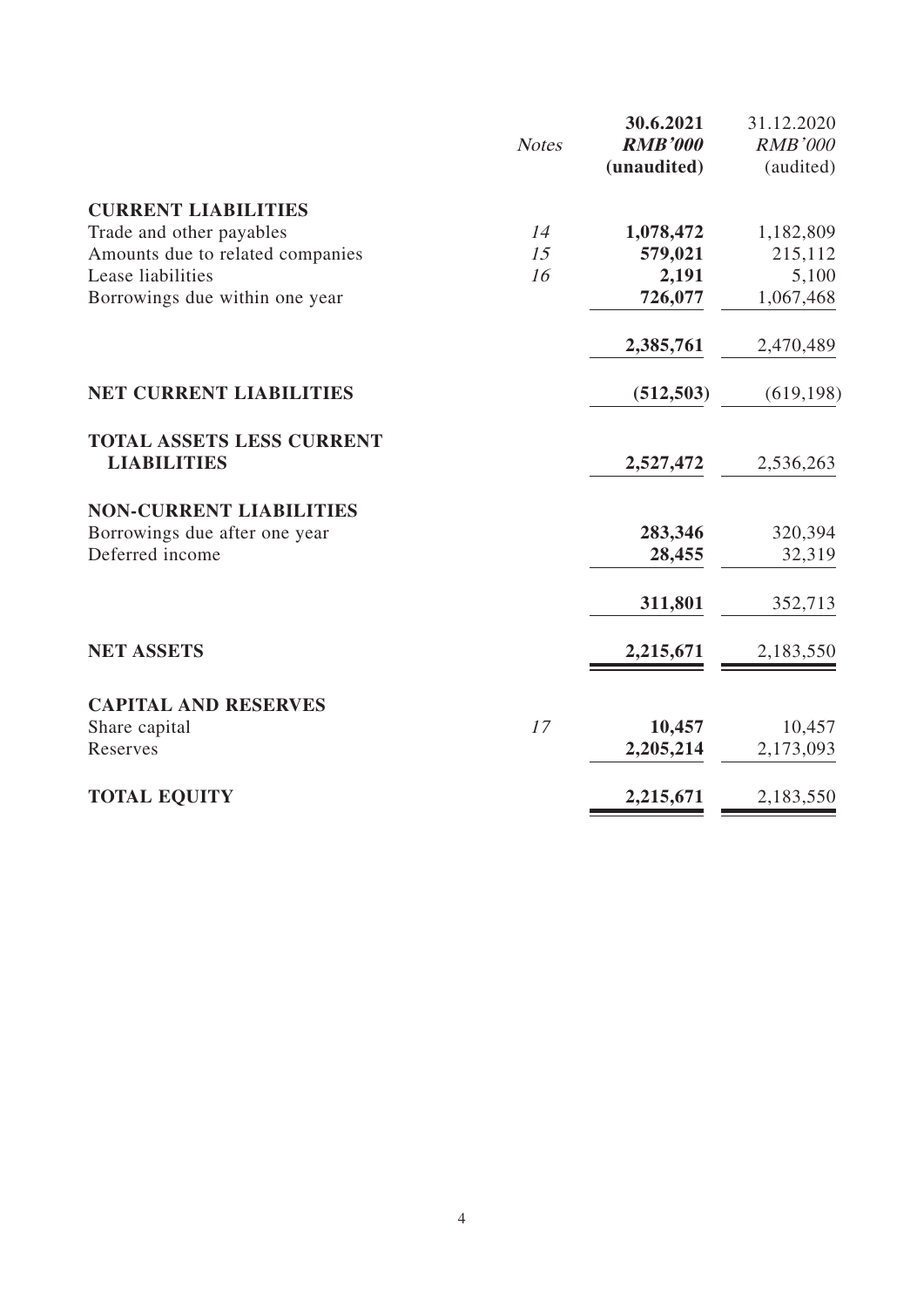### **NOTES TO THE CONDENSED CONSOLIDATED FINANCIAL STATEMENTS** For the six months ended 30 June 2021

#### **1. BASIS OF PREPARATION AND GOING CONCERN ASSUMPTION**

The condensed consolidated financial statements have been prepared in accordance with Hong Kong Accounting Standard ("HKAS") 34 "Interim Financial Reporting" issued by the Hong Kong Institute of Certified Public Accountants as well as with the applicable disclosure requirements of the Rules Governing the Listing of Securities on The Stock Exchange of Hong Kong Limited (the "Listing Rules").

The condensed consolidated financial statements have been prepared on a going concern basis, notwithstanding the fact that the Group had net current liabilities of approximately RMB512,503,000 as at 30 June 2021.

The condensed consolidated financial statements have been prepared on a going concern basis on the assumption that the Group is able to operate as a going concern for the foreseeable future. In the opinion of the directors, the Group can meet is financial obligations as and when they fall due within the next year from the date of approval of these condensed consolidated financial statements, after taking into consideration of the measures and arrangements that the Group has implemented or is in the process of implementing as detailed below:

- The subsidiaries of the Company, Mianyang Xinchen Engine Co., Ltd.\*(綿陽新晨動力機械有限公 司)("Mianyang Xinchen"), Mianyang Xinchen Engine Co., Ltd. Shenyang Branch\*(綿陽新晨動 力機械有限公司瀋陽分公司)and Xinchen Engine (Shenyang) Co., Limited\*(新晨動力機械(瀋 陽)有限公司), have entered into the support agreement dated 11 May 2021 (as supplemented and revised by a supplemental agreement thereto dated 2 July 2021) with BMW Brilliance Automotive Ltd.\*(華晨寶馬汽車有限公司)("BMW Brilliance Automotive"), a sino-foreign equity joint venture company incorporated in the People's Republic of China (the "PRC") which is owned as to 50% by an indirect wholly owned subsidiary of Brilliance China Automotive Holdings Limited ("Brilliance China") and 50% by BMW Holdings B.V., for borrowing the loan in the principal amount of RMB500 million to be advanced by BMW Brilliance Automotive;
- The Group is in negotiation with financial institutions for the renewals of the Group's short term bank and other borrowings, applying for new borrowings and future credit facilities; and
- The directors have evaluated all the relevant facts available to them and made a business plan to improve its liquidity by (i) monitoring the production activities in order to fulfill the forecast production volume and meet sales forecast; and (ii) taking measures to tighten cost controls over various production costs and expenses.

The directors of the Company have reviewed the Group's cash flow forecast prepared by management, which covers a period of five years from the end of the reporting period. They are of the opinion that, taking into account the above-mentioned plans and measures, the Group will have sufficient cash resources to satisfy its working capital and other financing obligations for the next twelve months from the date of approval of these condensed consolidated financial statements after having taking into account of the Group's projected cash flows, current financial resources and capital expenditure requirements with respect to the production facilities and development of its business. Accordingly, the directors are of the opinion that it is appropriate to prepare the condensed consolidated financial statements for the six months ended 30 June 2021 on a going concern basis.

Should the going concern assumption be inappropriate, adjustments may have to be made to write down the values of assets to their recoverable amounts, to provide for any further liabilities that might arise, and to reclassify non-current assets and non-current liabilities as current assets and current liabilities, respectively. The effects of these adjustments have not been reflected in the condensed consolidated financial statements.

\* English name for reference only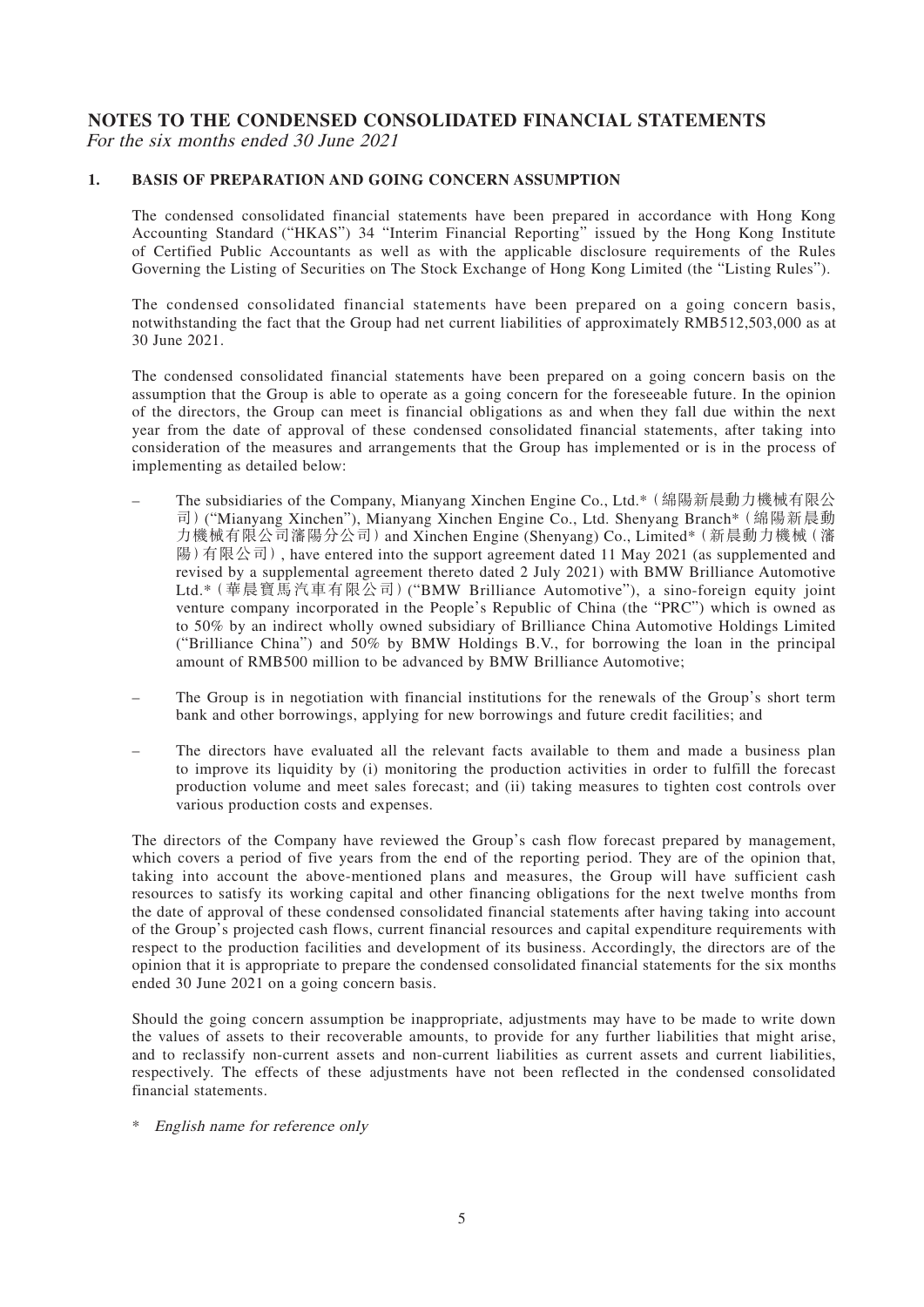#### **2. PRINCIPAL ACCOUNTING POLICIES**

#### **Amended Hong Kong Financial Reporting Standard(s) ("HKFRS(s)") that are effective for annual periods beginning or after 1 January 2021**

The interim condensed consolidated financial statements have been prepared on the historical cost basis except for certain financial instruments, which are measured at fair values.

The accounting policies adopted in the preparation of the interim condensed consolidated financial statements are consistent with those followed in the preparation of the Group's annual consolidated financial statements for the year ended 31 December 2020, except for the adoption of new standards effective as of 1 January 2021. The Group has not early adopted any standard, interpretation or amendment that has been issued but is not yet effective.

| Amendments to HKFRS 16          | Covid-19-Related Rent Concessions        |
|---------------------------------|------------------------------------------|
| Amendments to HKFRS 9, HKAS 39, | Interest Rate Benchmark Reform – Phase 2 |
| HKFRS 7, HKFRS 4 and HKFRS 16   |                                          |

Except for those mentioned below, the adoption of the new and amended HKFRSs had no material impact on how the results and financial position for the current and prior periods have been prepared and presented.

#### **Amendments to HKFRS 9, HKAS 39, HKFRS 7, HKFRS 4 and HKFRS 16 "Interest Rate Benchmark Reform – Phase 2" ("Phase 2 Amendments")**

The Phase 2 Amendments provide practical relief from certain requirements in HKFRSs. These reliefs relate to modifications of financial assets and financial liabilities (measured at amortised costs) and lease contracts or hedging relationships triggered by a replacement of a benchmark interest rate in a contract with a new alternative benchmark risk-free rate.

The Group initially applied Phase 2 Amendments on 1 January 2021 and applied the amendments retrospectively. However, in accordance with the exceptions permitted in Phase 2 Amendments, the Group has elected not to restate the prior period to reflect the application of these amendments, including not providing additional disclosures for 2020. There is no impact on opening equity balances as a result of retrospective application.

#### **Impact on measurement of financial assets and financial liabilities**

For changes in the basis for determining the contractual cash flows of financial assets and financial liabilities which are measured at amortised cost as a result of interest rate benchmark reform, the Group applies the practical expedient to account for these changes such that it will not derecognise the carrying amounts of financial assets and financial liabilities and recognise an immediate gain or loss for changes solely arised from the interest rate benchmark reform, but will instead revise the effective interest rates of the financial assets and financial liabilities. A change in the basis for determining the contractual cash flows is required by interest rate benchmark reform if the following conditions are met:

- The change is necessary as a direct consequence of the interest rate benchmark reform; and
- The new basis for determining the contractual cash flows is economically equivalent to the previous basis (i.e. the basis immediately before the change).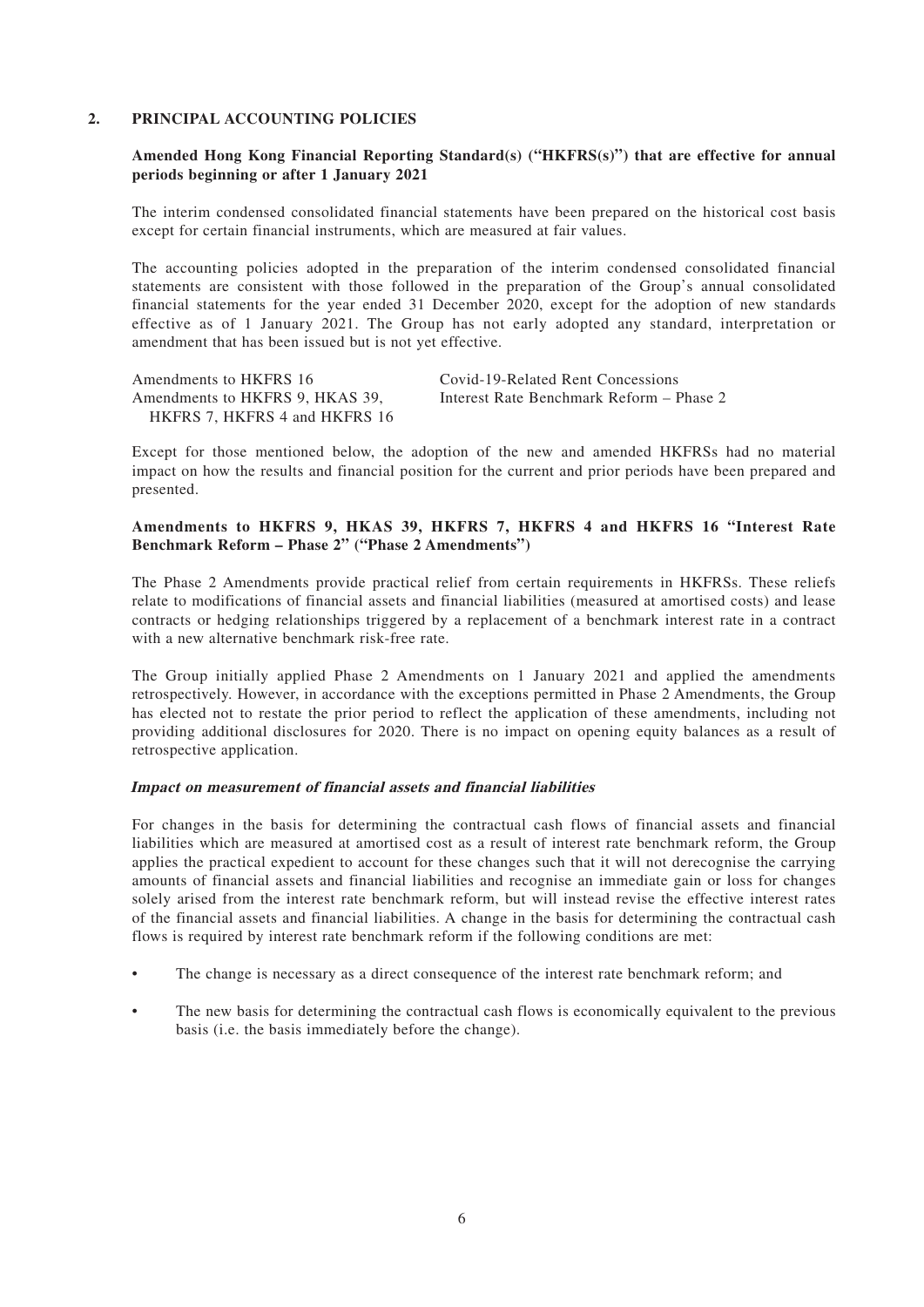For other changes made to a financial asset or financial liability in addition to changes to the basis for determining the contractual cash flows required by interest rate benchmark reform, the Group first applies the practical expedient to the changes required by interest rate benchmark reform by updating the effective interest rate. The Group then applies the applicable requirements in HKFRS 9 "Financial Instrument" on modification of a financial asset or a financial liability to the additional changes to which the practical expedient does not apply.

#### **Impact on lease contracts**

For changes in the basis for determining the future lease payments in lease contracts as a result of interest rate benchmark reform, the Group, as a lessee, applies the practical expedient to remeasure the lease liabilities by discounting the revised lease payments using the unchanged discount rate, and makes a corresponding adjustment to the related right-of-use assets. A lease modification is required by interest rate benchmark reform if the following conditions are met:

- The modification is necessary as a direct consequence of interest rate benchmark reform; and
- The new basis for determining the lease payments is economically equivalent to the previous basis (i.e. the basis immediately before the change).

If lease modifications are made in addition to those lease modifications required by interest rate benchmark reform, the Group applies the applicable requirements in HKFRS 16 to account for all lease modifications made at the same time, including those required by interest rate benchmark reform.

### **Issued but not yet effective HKFRSs**

At the date of authorisation of these condensed consolidated interim financial statements, certain new and amended HKFRSs have been published but are not yet effective, and have not been adopted early by the Group. The directors anticipate that all of the pronouncements will be adopted in the Group's accounting policy for the first period beginning on or after the effective date of the pronouncement. The directors expected that the new and amended HKFRSs issued but not effective are not expected to have a material impact on the Group's condensed consolidated interim financial statements.

### **3. REVENUE AND SEGMENT INFORMATION**

Information reported to the Board, being the chief operating decision maker, for the purpose of resource allocation and assessment of segment performance focuses on types of goods delivered or services provided.

The Group's operation and main revenue streams are those described in the latest annual financial statements. The Group's revenue is derived from contracts with customers. Revenue for sales of gasoline engines, diesel engines and engine components is recognised at a point of time. All the contracts with customers are agreed at fixed price and the expected duration of the contracts is one year or less.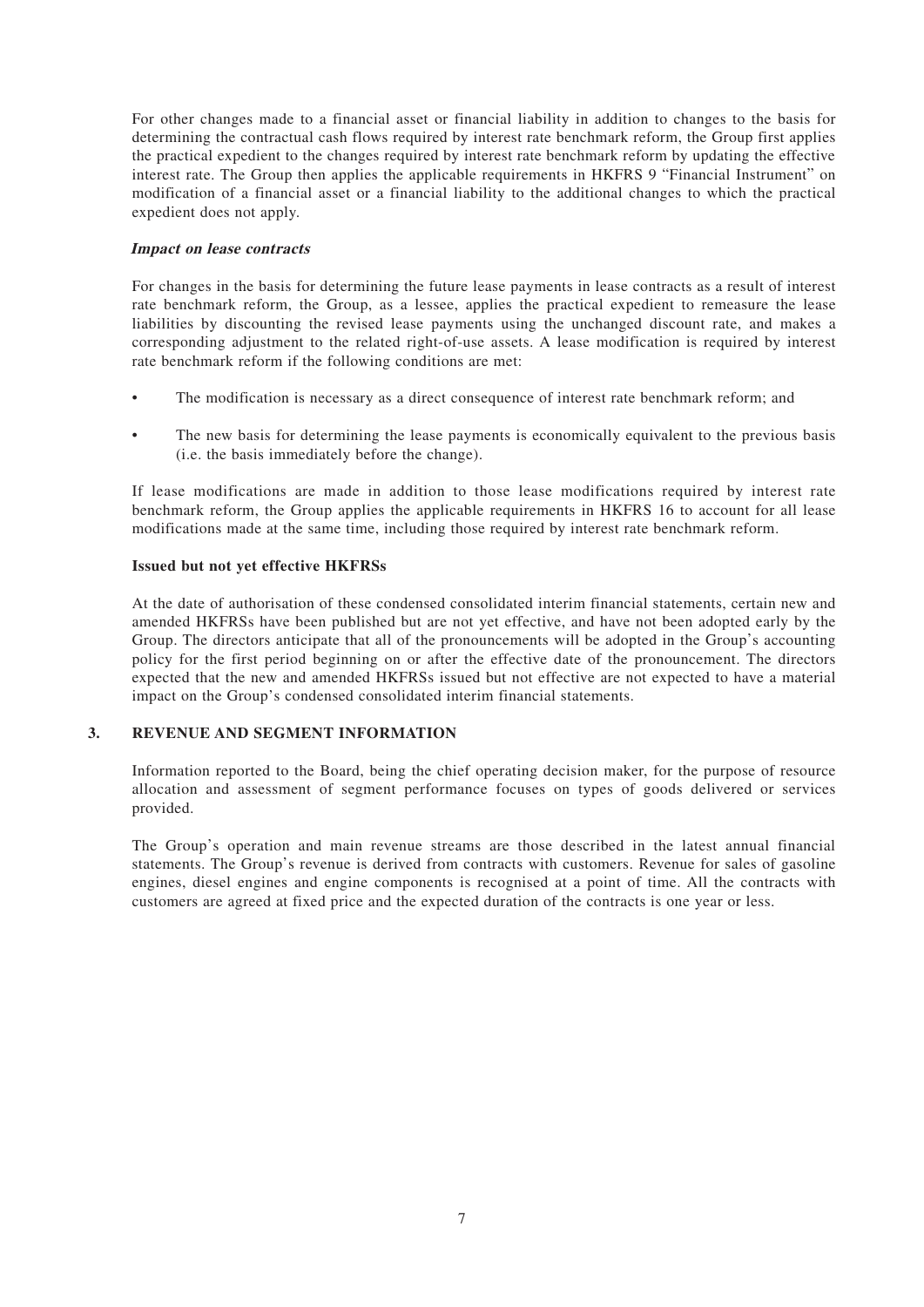#### **3.1 Segment revenue and segment results**

The Board reviews operating results and financial information on a product by product basis. Each individual engine product constitutes an operating segment. For certain operating segments that exhibit similar long-term financial performance as they have similar economic characteristics, which are produced by using similar production processes and are distributed and sold to similar classes of customers, the financial information is aggregated into a single reportable operating segment. The Group has three reportable operating segments as follows:

- (1) Gasoline engines;
- (2) Diesel engines; and
- (3) Engine components.

The following is an analysis of the Group's revenue and results by reportable segment:

|                                   | <b>Segment revenue</b><br>Six months ended |                | <b>Segment results</b><br>Six months ended |                |
|-----------------------------------|--------------------------------------------|----------------|--------------------------------------------|----------------|
|                                   |                                            |                |                                            |                |
|                                   | 30.6.2021                                  | 30.6.2020      | 30.6.2021                                  | 30.6.2020      |
|                                   | <b>RMB'000</b>                             | <i>RMB'000</i> | <b>RMB'000</b>                             | <i>RMB'000</i> |
|                                   | (Unaudited)                                | (Unaudited)    | (Unaudited)                                | (Unaudited)    |
| Gasoline engines                  | 322,999                                    | 260,111        | 1,233                                      | (6,881)        |
| Diesel engines                    | 23,255                                     | 92,736         | 845                                        | 5,053          |
| Engine components                 | 593,065                                    | 389,106        | 114,046                                    | 48,174         |
| Total segment and consolidated    | 939,319                                    | 741,953        | 116,124                                    | 46,346         |
| Other income                      |                                            |                | 8,554                                      | 15,097         |
| <b>Impairment</b> losses          |                                            |                | (4,789)                                    | (13, 582)      |
| Other gains and losses            |                                            |                | 16,066                                     | (10,069)       |
| Selling and distribution expenses |                                            |                | (10,099)                                   | (14, 392)      |
| Administrative expenses           |                                            |                | (57,089)                                   | (54,990)       |
| Other expenses                    |                                            |                | (6,605)                                    | (7,517)        |
| Finance costs                     |                                            |                | (30, 872)                                  | (38, 967)      |
| Profit/(Loss) before tax          |                                            |                | 31,290                                     | (78, 074)      |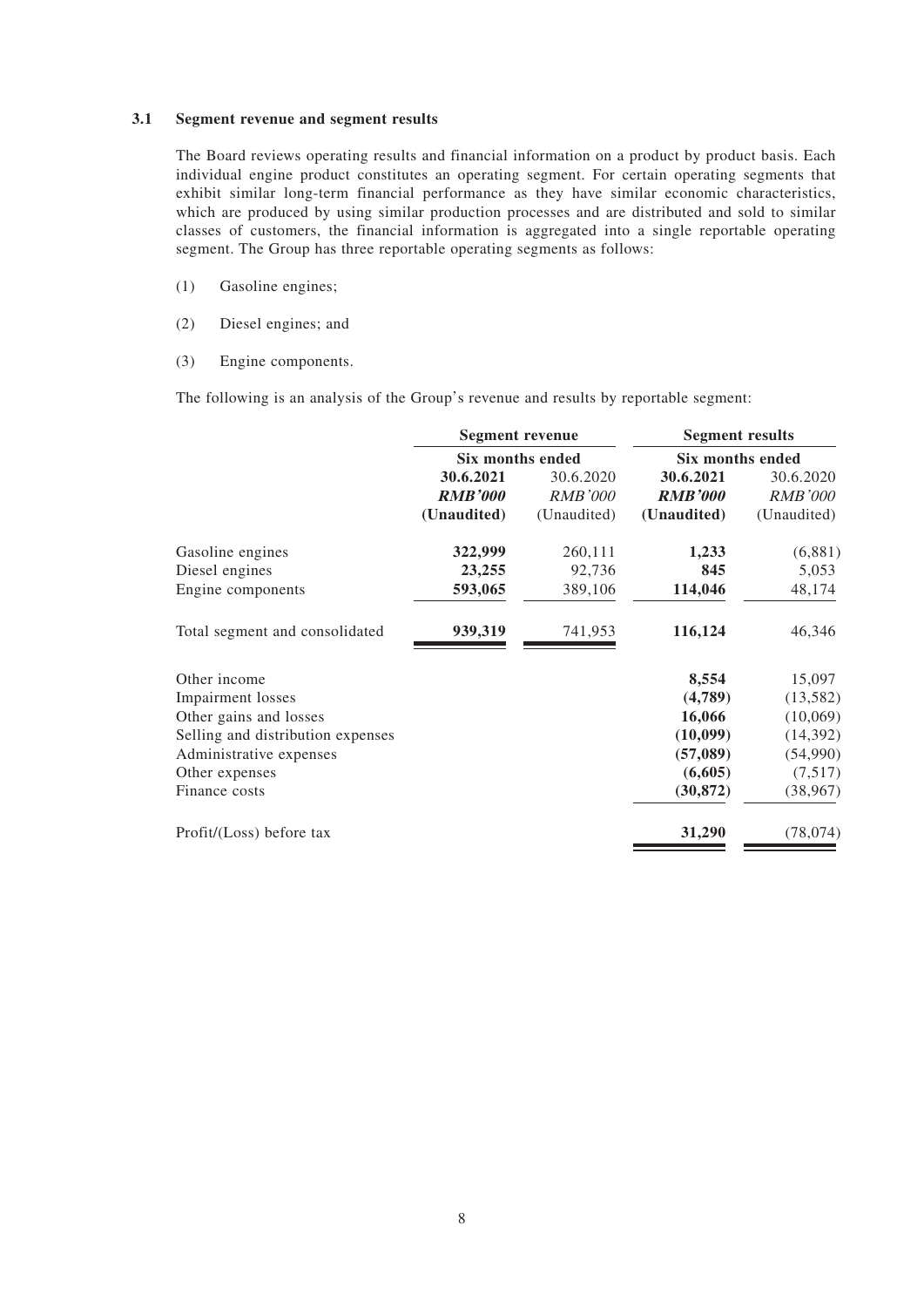Revenue reported above represents revenue generated from sales of goods or service provision to external customers. There were no inter-segment sales during the six months ended 30 June 2021 and 2020.

Segment results represent the profit earned by each segment before the allocation of other income, impairment losses, other gains and losses, selling and distribution expenses, administrative expenses, other expenses and finance costs. This is the measure reported to the Board for the purpose of resource allocation and performance assessment.

#### **3.2 Segment assets and liabilities**

The assets and liabilities of the Group are regularly reviewed by the Board as a whole and no discrete financial information on segment assets and segment liabilities is available, therefore the measure of total assets and total liabilities by reportable operating segment is not presented.

### **3.3 Geographical information**

The majority of the Group's operations and non-current assets are located in the PRC; and almost all of the Group's revenue from external customers is generated in the PRC, which is the country of domicile of Mianyang Xinchen and its subsidiary.

#### **4. OTHER INCOME**

|                                                    | Six months ended |                |
|----------------------------------------------------|------------------|----------------|
|                                                    | 30.6.2021        | 30.6.2020      |
|                                                    | <b>RMB'000</b>   | <i>RMB'000</i> |
|                                                    | (unaudited)      | (unaudited)    |
| Government grants                                  | 5,453            | 10,543         |
| Bank interest income                               | 2,506            | 3,948          |
| Imputed interest income from loan to a shareholder | 446              | 472            |
| Rental income under operating leases               | 149              | 134            |
|                                                    | 8,554            | 15,097         |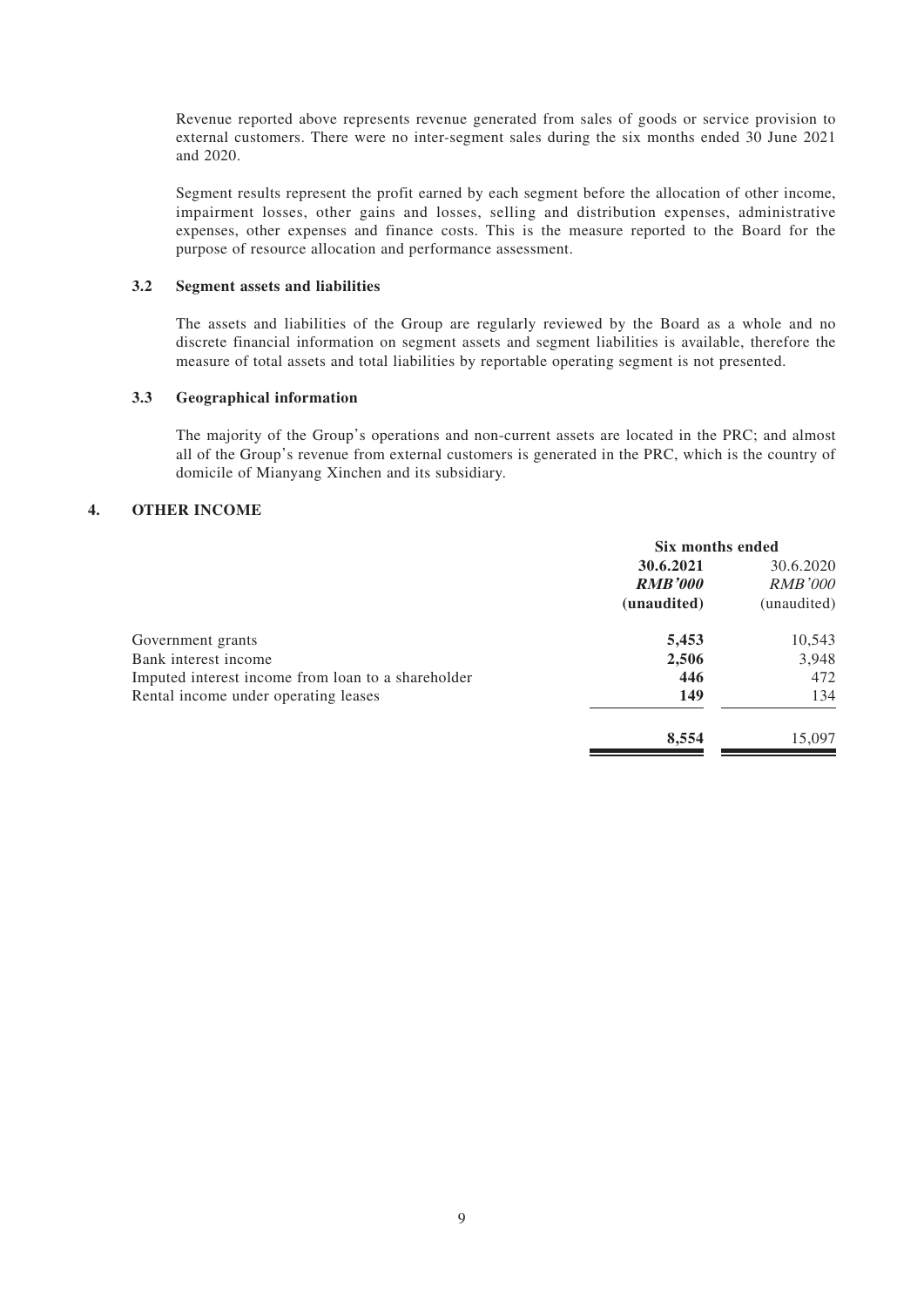### **5. IMPAIRMENT LOSSES**

|                                                           | Six months ended |                |
|-----------------------------------------------------------|------------------|----------------|
|                                                           | 30.6.2021        | 30.6.2020      |
|                                                           | <b>RMB'000</b>   | <b>RMB'000</b> |
|                                                           | (unaudited)      | (unaudited)    |
| Impairment losses recognised on:                          |                  |                |
| $-$ Trade and other receivables <i>(Note 12)</i>          | 4,594            | 13,582         |
| $-$ Amounts due from related companies ( <i>Note 13</i> ) | 195              |                |
|                                                           | 4,789            | 13,582         |
|                                                           |                  |                |

## **6. OTHER GAINS AND LOSSES**

|                                                             | Six months ended |                |
|-------------------------------------------------------------|------------------|----------------|
|                                                             | 30.6.2021        | 30.6.2020      |
|                                                             | <b>RMB'000</b>   | <i>RMB'000</i> |
|                                                             | (unaudited)      | (unaudited)    |
| Foreign exchange gain/(losses), net                         | 2,512            | (8,649)        |
| Gain on disposal of miscellaneous materials                 | 1,593            | 780            |
| Net loss arising on receivables measured at FVTOCI          |                  | (2,869)        |
| Gain on disposal of property, plant and equipment (Note 11) |                  | 2              |
| Reversal of provision for impairment losses on amounts      |                  |                |
| due from related companies                                  |                  | 571            |
| Written off of amounts due to related companies             | 11,699           |                |
| Others                                                      | 262              | 96             |
|                                                             | 16,066           | (10,069)       |

 $\equiv$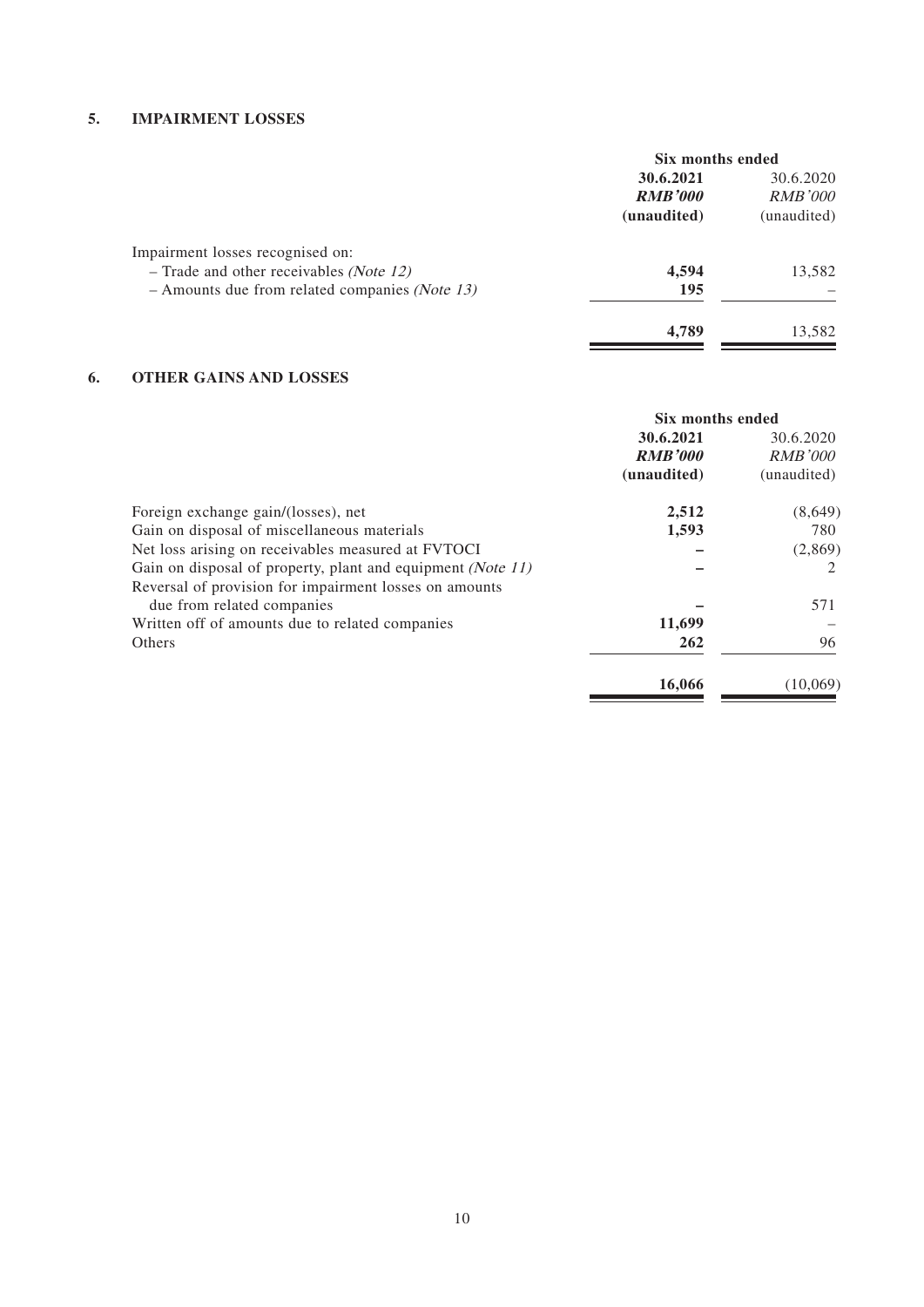### **7. PROFIT/(LOSS) BEFORE TAX**

Profit/(Loss) before tax has been arrived at after charging:

|                                                               | Six months ended |                |
|---------------------------------------------------------------|------------------|----------------|
|                                                               | 30.6.2021        | 30.6.2020      |
|                                                               | <b>RMB'000</b>   | <b>RMB'000</b> |
|                                                               | (unaudited)      | (unaudited)    |
| Employee benefits expenses (including directors):             |                  |                |
| - Salaries and other benefits                                 | 57,229           | 54,075         |
| - Retirement benefit scheme contributions                     | 13,455           | 3,542          |
| Total staff costs                                             | 70,684           | 57,617         |
| Depreciation of right-of-use assets                           | 1,157            | 3,338          |
| Depreciation of property, plant and equipment                 | 125,893          | 128,009        |
| Depreciation of prepaid lease payments                        | 1,800            | 1,811          |
| Amortisation of intangible assets (included in cost of sales) | 7,980            | 6,291          |
| Total depreciation and amortisation                           | 136,830          | 139,449        |

#### **8. INCOME TAX CREDIT/(EXPENSE)**

| 30.6.2020<br><b>RMB'000</b> |
|-----------------------------|
|                             |
|                             |
| (unaudited)                 |
|                             |
| (1,259)                     |
| 718                         |
| (541)                       |
|                             |

According to the announcement of "The State Administration of Taxation on issues concerning EIT related with enhancing the Western Region Development Strategy"\*(國家稅務總局關於深入實施西部大開發 戰略有關稅收政策問題的通知), Mianyang Xinchen was registered with the local tax authority to be eligible to the reduced EIT rate of 15% from 2011 to 2020.

According to the extension announcement of "The State Administration of Taxation on extension on EIT related with enhancing the Western Region Development Strategy"\*(國家稅務總局關於延續西部大開 發企業所得稅政策的公告), Mianyang Xinchen will be further eligible to the reduced EIT rate of 15% from 2021 to 2030.

Other group entities established in the PRC are subject to 25% statutory enterprise income tax.

\* English name for reference only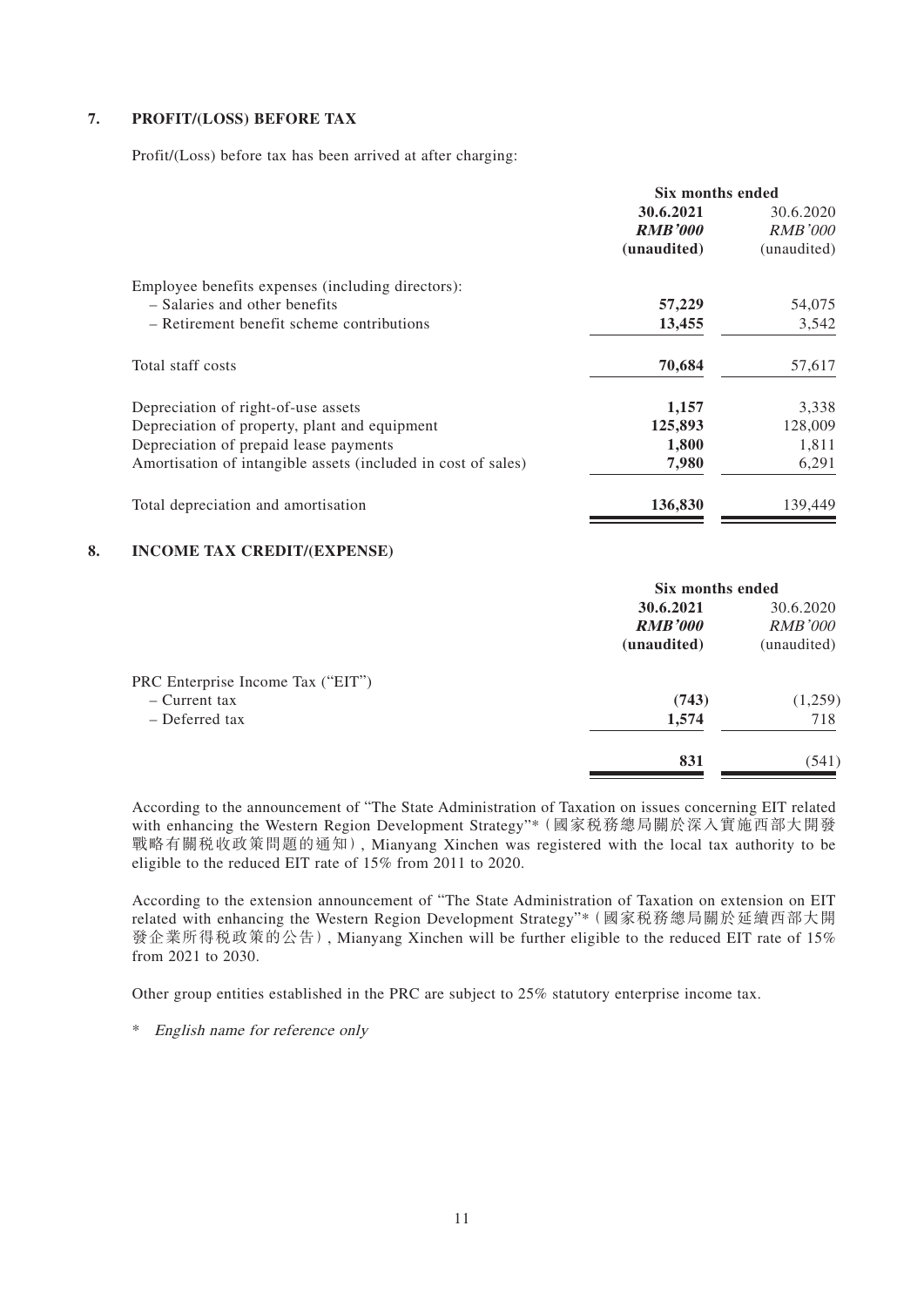### **9. DIVIDENDS**

No dividend has been paid or declared by the Company during both periods ended 30 June 2021 and 2020, nor has any dividend been proposed since the end of the reporting period.

#### **10. EARNINGS/(LOSS) PER SHARE**

The calculation of basic earnings/(loss) per share attributable to the owners of the Company is based on the following data:

|                                                                    | Six months ended |               |  |
|--------------------------------------------------------------------|------------------|---------------|--|
|                                                                    | 30.6.2021        | 30.6.2020     |  |
|                                                                    | (unaudited)      | (unaudited)   |  |
| Earnings/(Loss)                                                    |                  |               |  |
| Profit/(Loss) for the period attributable to owners of the Company |                  |               |  |
| for the purpose of basic earnings/(loss) per share (RMB'000)       | 32,121           | (78,615)      |  |
| Number of shares                                                   |                  |               |  |
| Weighted average number of ordinary shares                         |                  |               |  |
| for the purpose of basic earnings/(loss) per share                 | 1,282,211,794    | 1,282,211,794 |  |

No diluted earnings per share are presented as there was no dilutive potential ordinary share outstanding during the periods or as at the end of reporting periods.

#### **11. MOVEMENTS IN PROPERTY, PLANT AND EQUIPMENT AND INTANGIBLE ASSETS**

During the current interim period, the Group acquired property, plant and equipment, other than construction in progress, amounting to approximately RMB4,000 (six months ended 30 June 2020: approximately RMB556,000) for the purpose of upgrading its manufacturing capacity of the Group. There was no disposal of plant and equipment during the current interim period (six months ended 30 June 2020: approximately RMB190,000) and there was no relevant realised gain (six months ended 30 June 2020: approximately RMB2,000).

In addition, during current interim period, the Group had approximately RMB7,759,000 (six months ended 30 June 2020: approximately RMB12,929,000) addition to construction in progress, primarily for scaling up the Group's production facilities and capacity. There was no interests capitalized during the current interim period (six months ended 30 June 2020: approximately RMB5,618,000).

During the current interim period, the Group capitalised development costs of technical know-how of new automotive engines amounting to approximately RMB11,717,000 (six months ended 30 June 2020: approximately RMB37,414,000) for the purposes of expanding its products range of gasoline and diesel engines. There was no interests capitalized during the current interim period (six months ended 30 June 2020: approximately RMB2,107,000).

As at 30 June 2021, the carrying amounts of the Group's right-of-use assets in respect of office premises and production facilities amounting to approximately RMB379,000 (31 December 2020: approximately RMB1,536,000).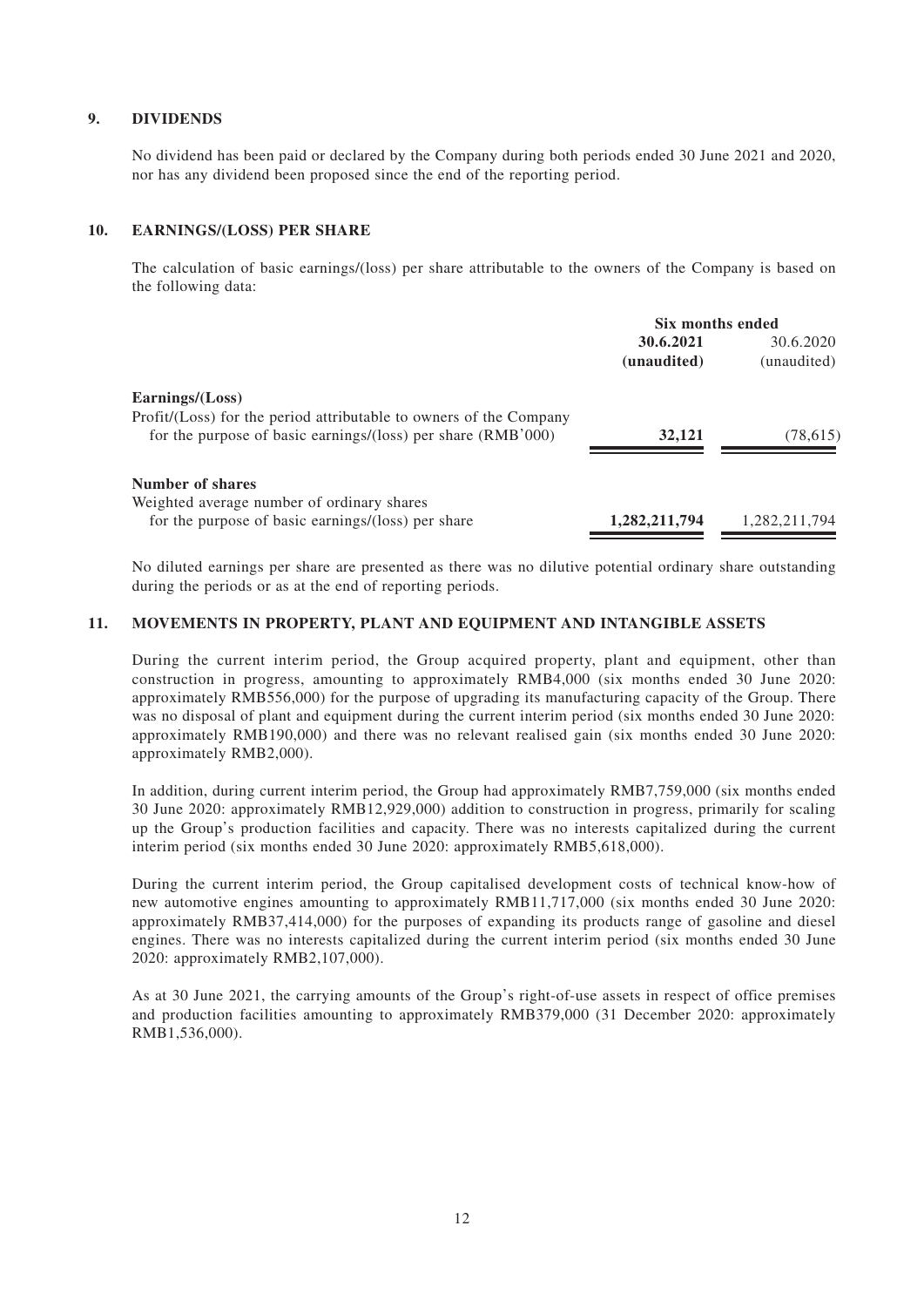### **12. TRADE AND OTHER RECEIVABLES**

#### **Trade and other receivables comprise the following:**

|                                                                 | 30.6.2021<br><b>RMB'000</b><br>(unaudited) | 31.12.2020<br><i>RMB'000</i><br>(audited) |
|-----------------------------------------------------------------|--------------------------------------------|-------------------------------------------|
| Trade receivables                                               | 467,904                                    | 529,655                                   |
| Less: Allowance for credit losses                               | (277, 294)                                 | (272,700)                                 |
| Trade receivables, net                                          | 190,610                                    | 256,955                                   |
| Bills receivable                                                | 5,918                                      | 1,100                                     |
| Less: Allowance for credit losses                               | (100)                                      | (100)                                     |
| Total trade and bills receivables                               | 196,428                                    | 257,955                                   |
| Prepayments for purchase of raw materials and engine components | 17,172                                     | 19,911                                    |
| Other receivables                                               | 5,444                                      | 9,097                                     |
|                                                                 | 219,044                                    | 286,963                                   |

The Group generally allows a credit period of 30 to 90 days from the invoice date for trade receivables and a further 3 to 6 months for bills receivable to its external customers. The following is an aging analysis of trade receivables, net of expected credit losses ("ECL") allowance, presented based on the invoice date as at the end of the reporting period:

|                                   | 30.06.2021     | 31.12.2020     |
|-----------------------------------|----------------|----------------|
|                                   | <b>RMB'000</b> | <i>RMB'000</i> |
|                                   | (unaudited)    | (audited)      |
| Within 1 month                    | 12,835         | 92,811         |
| Over 1 month but within 2 months  | 12,774         | 60,298         |
| Over 2 months but within 3 months | 20,643         | 6,434          |
| Over 3 months but within 6 months | 2,709          | 8,412          |
| Over 6 months but within 1 year   | 63,800         | 11,980         |
| Over 1 year                       | 77,849         | 77,020         |
|                                   | 190,610        | 256,955        |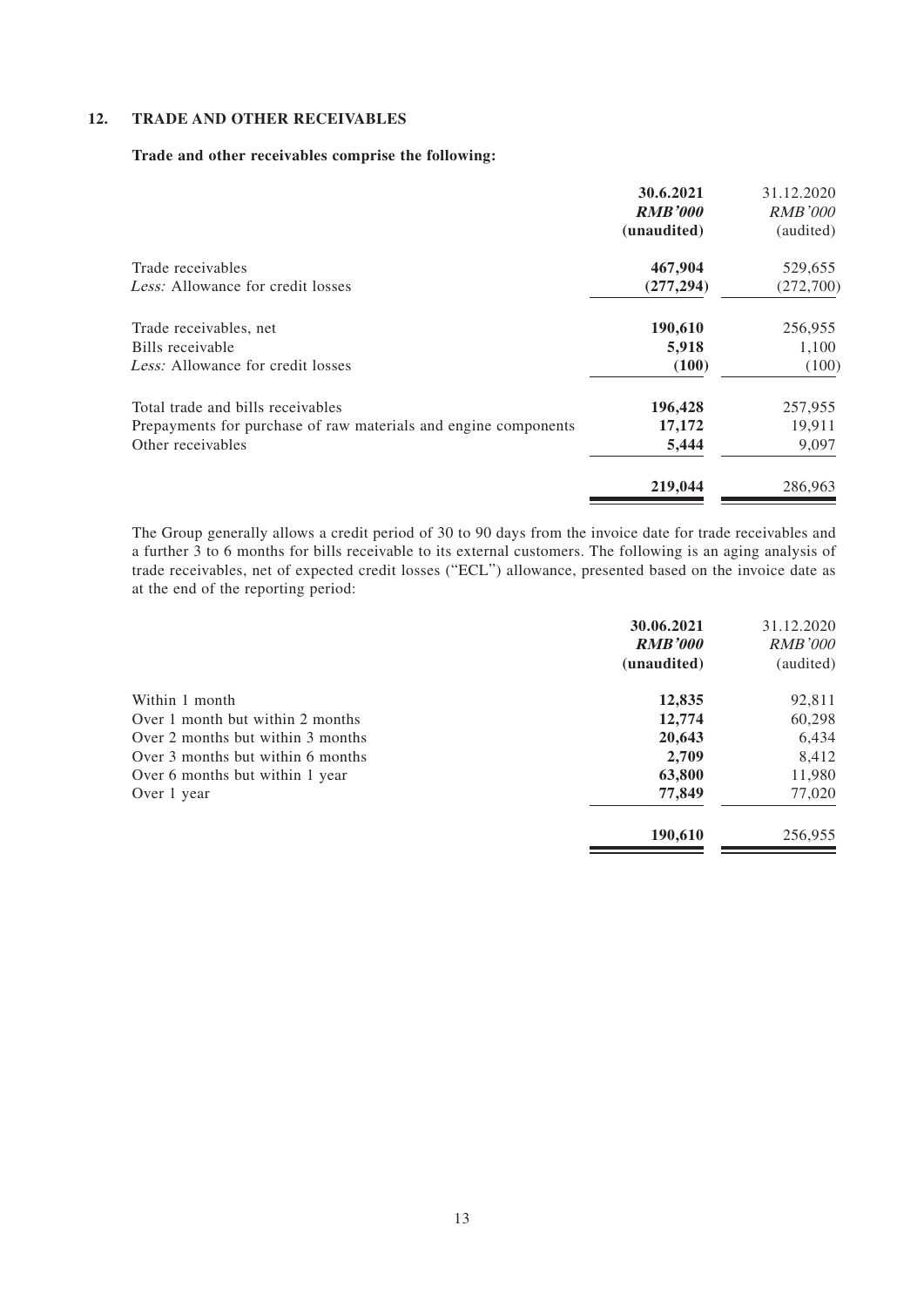The following is an aging analysis of bills receivable, net of ECL allowance, presented based on the issuance date of bills as at the end of the reporting period:

| 30.6.2021<br><b>RMB'000</b><br>(unaudited) | 31.12.2020<br><b>RMB'000</b><br>(audited) |
|--------------------------------------------|-------------------------------------------|
|                                            | 1,000                                     |
| 4,818                                      | -                                         |
| 5,818                                      | 1,000                                     |
|                                            | 1,000                                     |

At 30 June 2021 and 31 December 2020, the Group assessed the impairment of its customers based on provision matrix. The table below provided information about the exposure to credit risk and ECL for trade receivables which were assessed based on provision matrix as at 30 June 2021 and 31 December 2020:

#### **30 June 2021**

|                                   | Gross          | Loss          |                |
|-----------------------------------|----------------|---------------|----------------|
|                                   | carrying       | rate          |                |
|                                   | amount         | range         | <b>ECL</b>     |
|                                   | <b>RMB'000</b> | %             | <b>RMB'000</b> |
|                                   | (unaudited)    |               | (unaudited)    |
| Not past due                      | 11,319         | $0.92 - 1.53$ | 162            |
| Past due:                         |                |               |                |
| Within 1 month                    | 14,071         | $0.92 - 2.36$ | 217            |
| Over 1 month but within 3 months  | 22,682         | 1.53-3.68     | 631            |
| Over 3 months but within 6 months | 55,071         | 1.53-6.15     | 2,291          |
| Over 6 months but within 1 year   | 19,197         | 6.15-43.57    | 2,156          |
| Over 1 year                       | 345,564        | 43.57-100.00  | 271,837        |
|                                   | 467,904        |               | 277,294        |
| 31 December 2020                  |                |               |                |
|                                   | Gross          | Loss          |                |
|                                   | carrying       | rate          |                |
|                                   | amount         | range         | <b>ECL</b>     |
|                                   | <b>RMB'000</b> | %             | <b>RMB'000</b> |
|                                   | (audited)      |               | (audited)      |
| Not past due                      | 93,937         | $0.92 - 1.53$ | 1,151          |
| Past due:                         |                |               |                |
| Within 1 month                    | 43,003         | $0.92 - 2.36$ | 921            |
| Over 1 month but within 3 months  | 32,821         | 1.53-3.68     | 1,010          |
| Over 3 months but within 6 months | 6,396          | 1.33-43.57    | 352            |
| Over 6 months but within 1 year   | 17,981         | 6.15-100.00   | 5,784          |
| Over 1 year                       | 335,517        | 43.57-100.00  | 263,482        |

529,655 272,700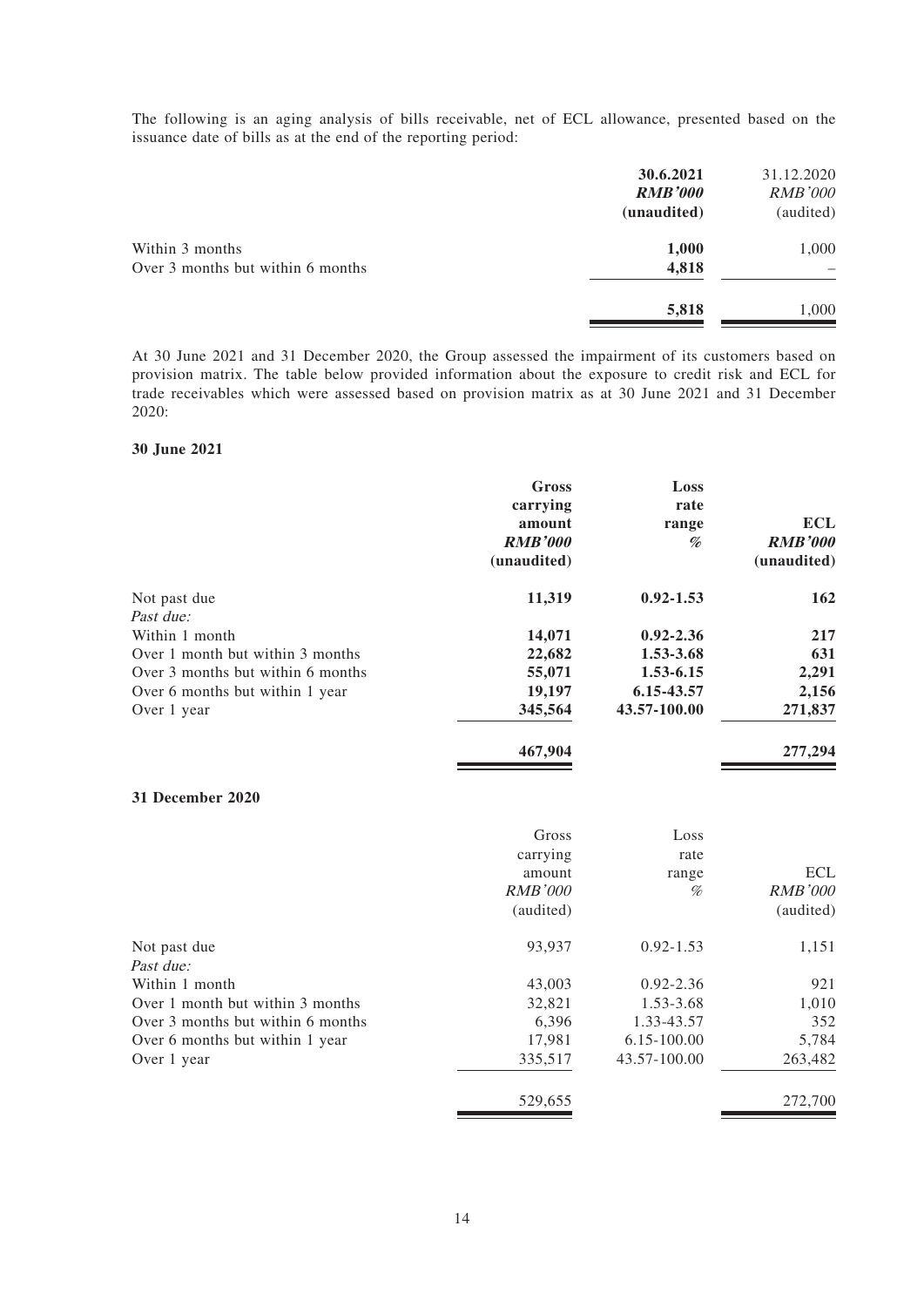Movement in the ECL of trade receivables:

|                                                     | 30.6.2021                                  | 31.12.2020                                |
|-----------------------------------------------------|--------------------------------------------|-------------------------------------------|
|                                                     | <b>RMB'000</b>                             | <b>RMB'000</b>                            |
|                                                     | (unaudited)                                | (audited)                                 |
| At beginning of period/year<br>Transferred from     | 272,700                                    | 8,677                                     |
| ECL of amounts due from related companies (Note 13) |                                            | 13,446                                    |
| ECL recognised                                      | 4,594                                      | 250,577                                   |
| At end of the reporting period/year                 | 277,294                                    | 272,700                                   |
| Movement in the ECL of bills receivables:           |                                            |                                           |
|                                                     | 30.6.2021<br><b>RMB'000</b><br>(unaudited) | 31.12.2020<br><b>RMB'000</b><br>(audited) |
| At beginning of period/year                         | 100                                        | 136                                       |
| ECL recognised                                      |                                            |                                           |
| Reversal of provision for ECL                       |                                            | (36)                                      |
| At end of the reporting period/year                 | 100                                        | 100                                       |
| Movement in the ECL of other receivables:           |                                            |                                           |
|                                                     | 30.6.2021<br><b>RMB'000</b><br>(unaudited) | 31.12.2020<br><b>RMB'000</b><br>(audited) |
| At beginning of period/year                         |                                            | 279                                       |
| ECL recognised                                      |                                            |                                           |
| Reversal of provision for ECL                       |                                            | (279)                                     |
| At end of the reporting period/year                 |                                            |                                           |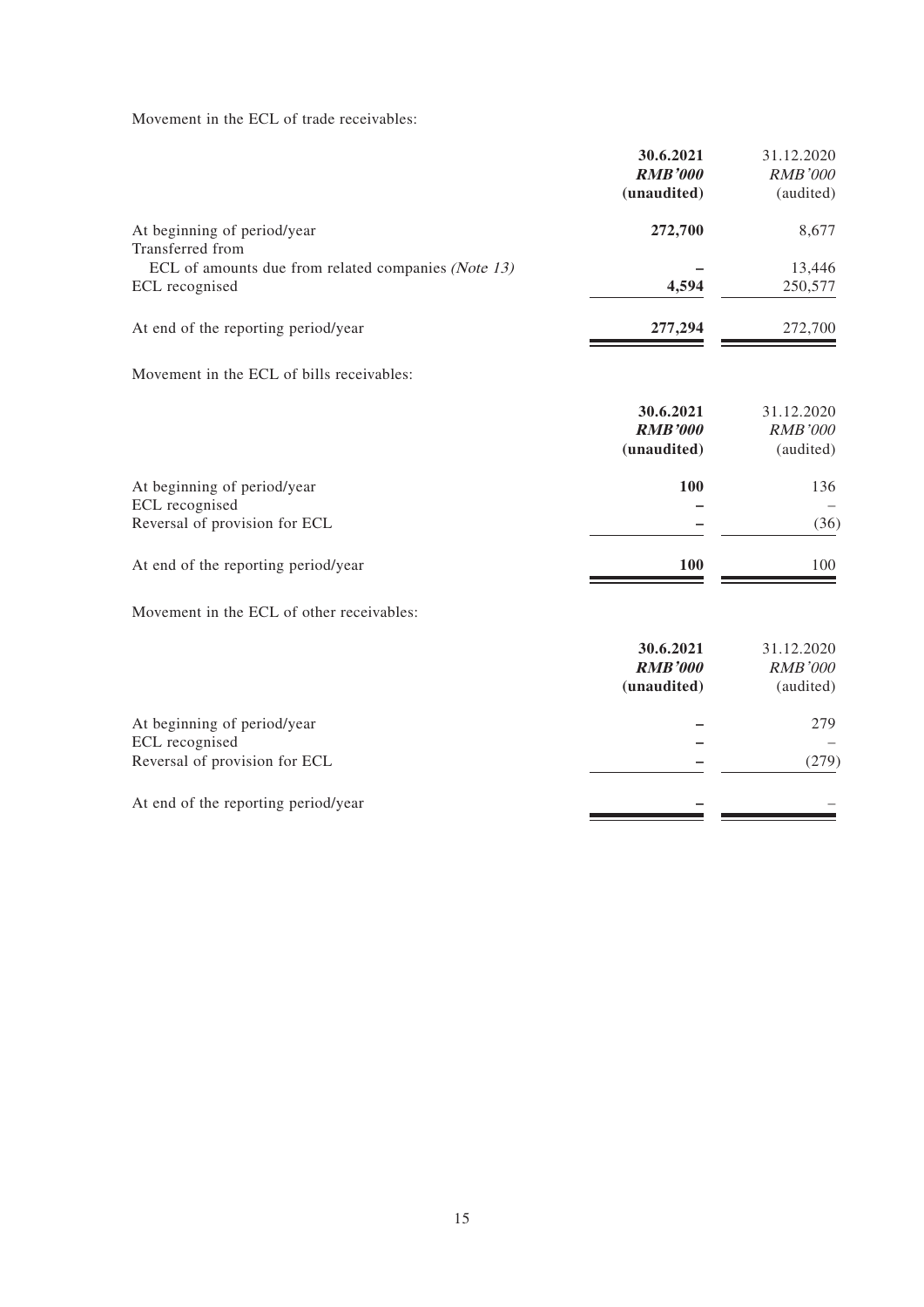### **13. AMOUNTS DUE FROM RELATED COMPANIES**

Analysed as:

|                                    | 30.6.2021<br><b>RMB'000</b> | 31.12.2020<br><i>RMB'000</i> |
|------------------------------------|-----------------------------|------------------------------|
|                                    | (unaudited)                 | (audited)                    |
| Trade related<br>Non-trade related | 335,724<br>128              | 333,394<br>128               |
|                                    | 335,852                     | 333,522                      |

The trade related amounts due from related companies are with details as follows:

|                                                                                        | 30.6.2021<br><b>RMB'000</b><br>(unaudited) | 31.12.2020<br><b>RMB'000</b><br>(audited) |
|----------------------------------------------------------------------------------------|--------------------------------------------|-------------------------------------------|
| <b>Brilliance China Group#</b>                                                         |                                            |                                           |
| Shenyang Xing YuanDong Automobile Component Co., Ltd.*<br>瀋陽興遠東汽車零部件有限公司               | 84,811                                     | 101,811                                   |
| Renault Brilliance JinBei Automobile Co., Ltd.*<br>華晨雷諾金杯汽車有限公司 ("Renault Brilliance") | 64,802                                     | 7,344                                     |
| Shenyang ChenFa Automobile Component Co., Ltd.*<br>瀋陽晨發汽車零部件有限公司 ("Shenyang ChenFa")   | 98,834                                     | 98,916                                    |
| <b>BMW Brilliance Automotive</b>                                                       | 86,969                                     | 125,050                                   |
|                                                                                        | 335,416                                    | 333,121                                   |
| <b>Wuliangye Group</b> ##                                                              |                                            |                                           |
| Mianyang Xinhua Trading Co., Ltd.*<br>綿陽新華商貿有限公司 ("Xinhua Trading")                    | 308                                        | 273                                       |
|                                                                                        | 335,724                                    | 333,394                                   |

Notes:

\* English name for reference only

# Brilliance China and its subsidiaries collectively referred to as "Brilliance China Group"

## Sichuan Province Yibin Wuliangye Group Co., Ltd.\* 四川省宜賓五糧液集團有限公司 ("Wuliangye", Wuliangye and its subsidiaries collectively referred to as "Wuliangye Group")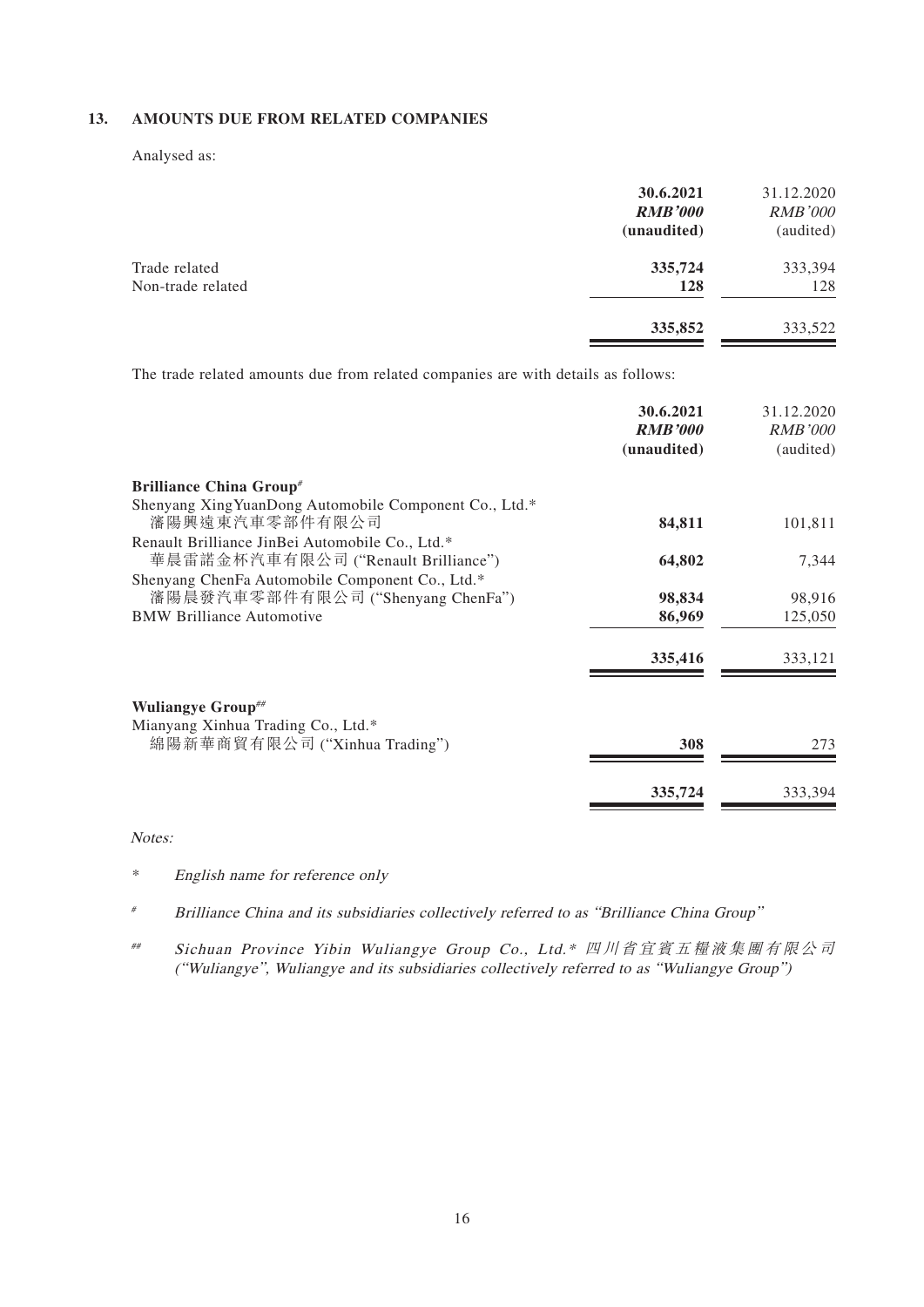The Group applied simplified approach to provide the ECL prescribed by HKFRS 9. To measure the ECL of amounts due from related companies, the balances have been assessed based on individual assessment. At 30 June 2021 and 31 December 2020, the Group assessed the credit rating for its customers and applying the expected loss rate ranging from 0.1% to 100% (31 December 2020: 0.1% to 100%) over the gross carrying amounts. As at 30 June 2021, ECL allowance amounting to approximately RMB466,812,000 (31 December 2020: approximately RMB466,617,000) was recognised based on individual assessment by reference to the Group's historical credit loss experiences, adjusted for factors that are specific to the debtors, general economic conditions and an assessment of both the current conditions at the reporting date as well as the forecast of future conditions.

Movement in the ECL:

|                                                   | 30.6.2021      | 31.12.2020     |
|---------------------------------------------------|----------------|----------------|
|                                                   | <b>RMB'000</b> | <i>RMB'000</i> |
|                                                   | (unaudited)    | (audited)      |
| At beginning of period/year                       | 466,617        | 15,481         |
| Transferred to ECL of trade receivables (Note 12) |                | (13, 446)      |
| ECL recognised                                    | 195            | 464,582        |
| At end of the reporting period/year               | 466,812        | 466,617        |
|                                                   |                |                |

### **14. TRADE AND OTHER PAYABLES**

Trade and other payables comprise the following:

|                                   | 30.6.2021      | 31.12.2020     |
|-----------------------------------|----------------|----------------|
|                                   | <b>RMB'000</b> | <i>RMB'000</i> |
|                                   | (unaudited)    | (audited)      |
| Trade payables                    | 496,914        | 470,170        |
| Bills payable                     | 381,213        | 434,044        |
| Total trade and bills payables    | 878,127        | 904,214        |
| Accrued purchase of raw materials | 113,338        | 185,351        |
| Construction payables             | 4,688          | 3,929          |
| Payroll and welfare payables      | 20,603         | 32,160         |
| Advances from customers (Note i)  | 16,310         | 13,125         |
| Provision for warranty (Note ii)  | 8,324          | 7,512          |
| Retention money                   | 13,427         | 14,522         |
| Other tax payables                | 8,770          | 8,455          |
| Accrued operating expenses        | 7,727          | 7,092          |
| Other payables                    | 7,158          | 6,449          |
|                                   | 1,078,472      | 1,182,809      |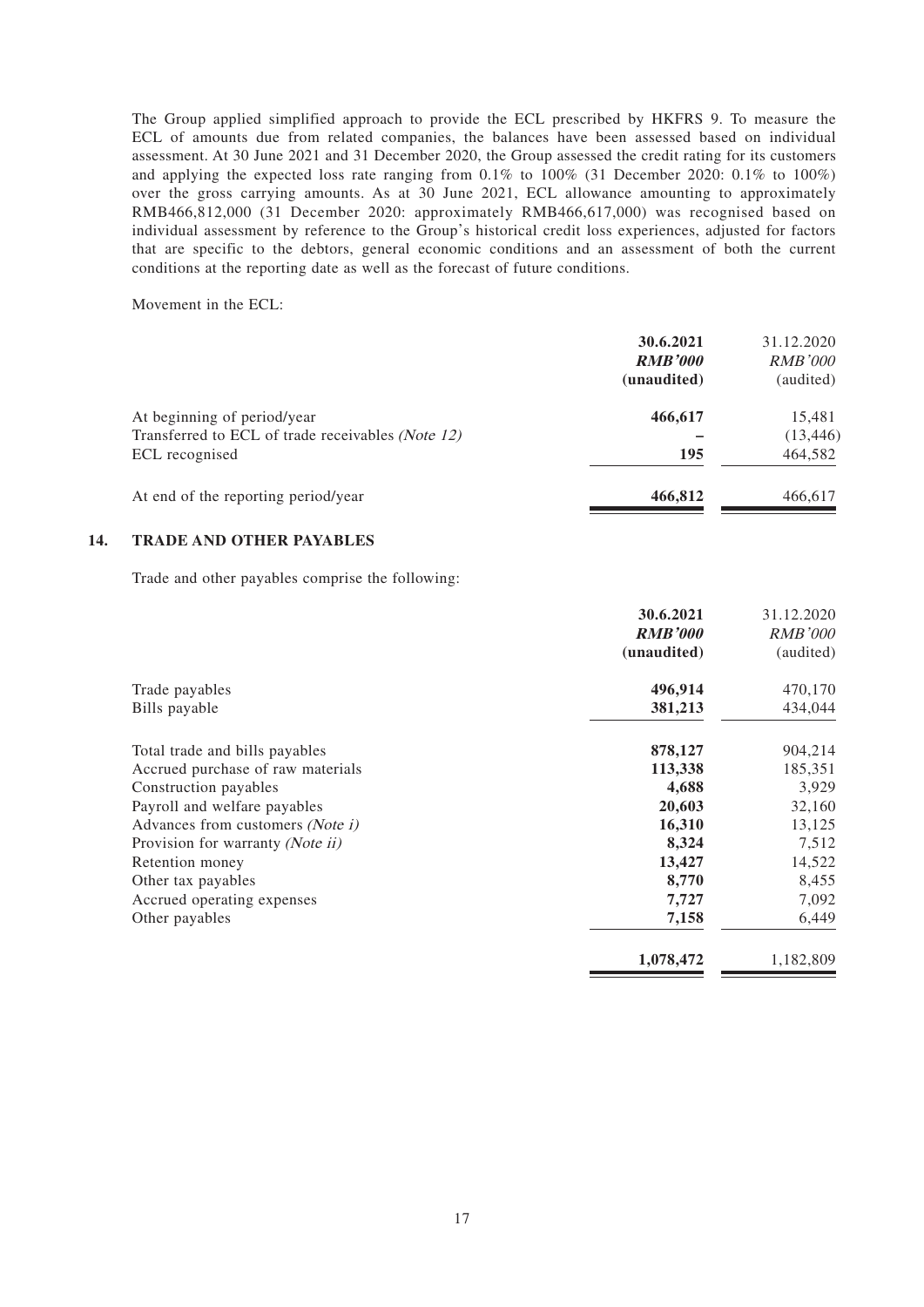#### Notes:

- i. As at 30 June 2021 and 31 December 2020, the balance represented the contract liabilities, i.e. the Group's obligation to transfer goods or services to customers for which the Group had received consideration from the customers. During the period ended 30 June 2021, the contract liabilities balance at the beginning of the period were fully recognised as revenue from sales of goods.
- ii. The balance of provision for warranty represents management's best estimate of the Group's liability under the one year warranty granted on the sale of automotive engines and automotive engine components, based on prior experience and industry average for defective products at the end of the reporting period.

The credit period of trade payables and bills payable is normally within 3 months and 3 to 12 months, respectively. The following is an aging analysis of trade payables presented based on the invoice date as at the end of the reporting period:

| 30.6.2021      | 31.12.2020     |
|----------------|----------------|
| <b>RMB'000</b> | <i>RMB'000</i> |
| (unaudited)    | (audited)      |
| 258,476        | 280,251        |
| 84,354         | 74,627         |
| 90,842         | 40,375         |
| 63,242         | 74,917         |
| 496,914        | 470,170        |
|                |                |

The following is an aging analysis of bills payable, presented based on the issuance date of bills as at the end of the reporting period:

|                                   | 30.6.2021<br><b>RMB'000</b><br>(unaudited) | 31.12.2020<br><b>RMB'000</b><br>(audited) |
|-----------------------------------|--------------------------------------------|-------------------------------------------|
| Within 3 months                   | 99,165                                     | 221,706                                   |
| Over 3 months but within 6 months | 180,066                                    | 98,538                                    |
| Over 6 months but within 1 year   | 101,982                                    | 113,800                                   |
|                                   | 381,213                                    | 434,044                                   |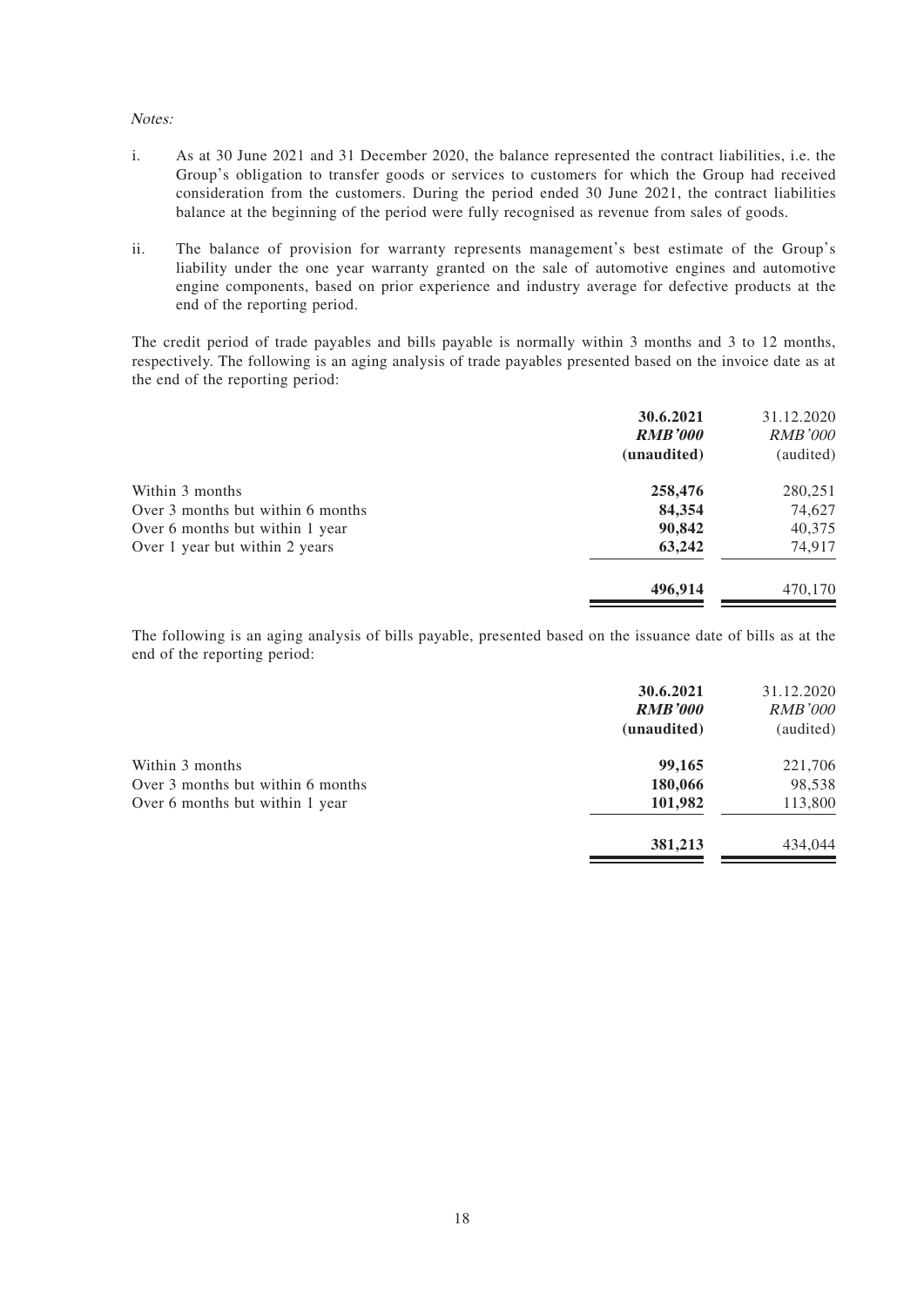### **15. AMOUNTS DUE TO RELATED COMPANIES**

| 30.6.2021<br><b>RMB'000</b><br>(unaudited) | 31.12.2020<br><i>RMB'000</i><br>(audited) |
|--------------------------------------------|-------------------------------------------|
|                                            |                                           |
|                                            | 743                                       |
|                                            |                                           |
|                                            | 4,704                                     |
| 932                                        | 5,447                                     |
|                                            |                                           |
| 9,373                                      | 22,809                                    |
| 3,583                                      | 3,583                                     |
|                                            | 24,958                                    |
| 15                                         | 15                                        |
|                                            | 4,889                                     |
| 536,422                                    | 56,254                                    |
|                                            |                                           |
|                                            | 139                                       |
| 35,285                                     | 141,398                                   |
| 1,122                                      | 2,290                                     |
| 1,448                                      | 696                                       |
| 37,951                                     | 144,523                                   |
| 575,305                                    | 206,224                                   |
|                                            | 808<br>124<br>523,451<br>96               |

\* English names for reference only

<sup>#</sup> Huachen Automotive and its subsidiaries collectively referred to as "Huachen Group"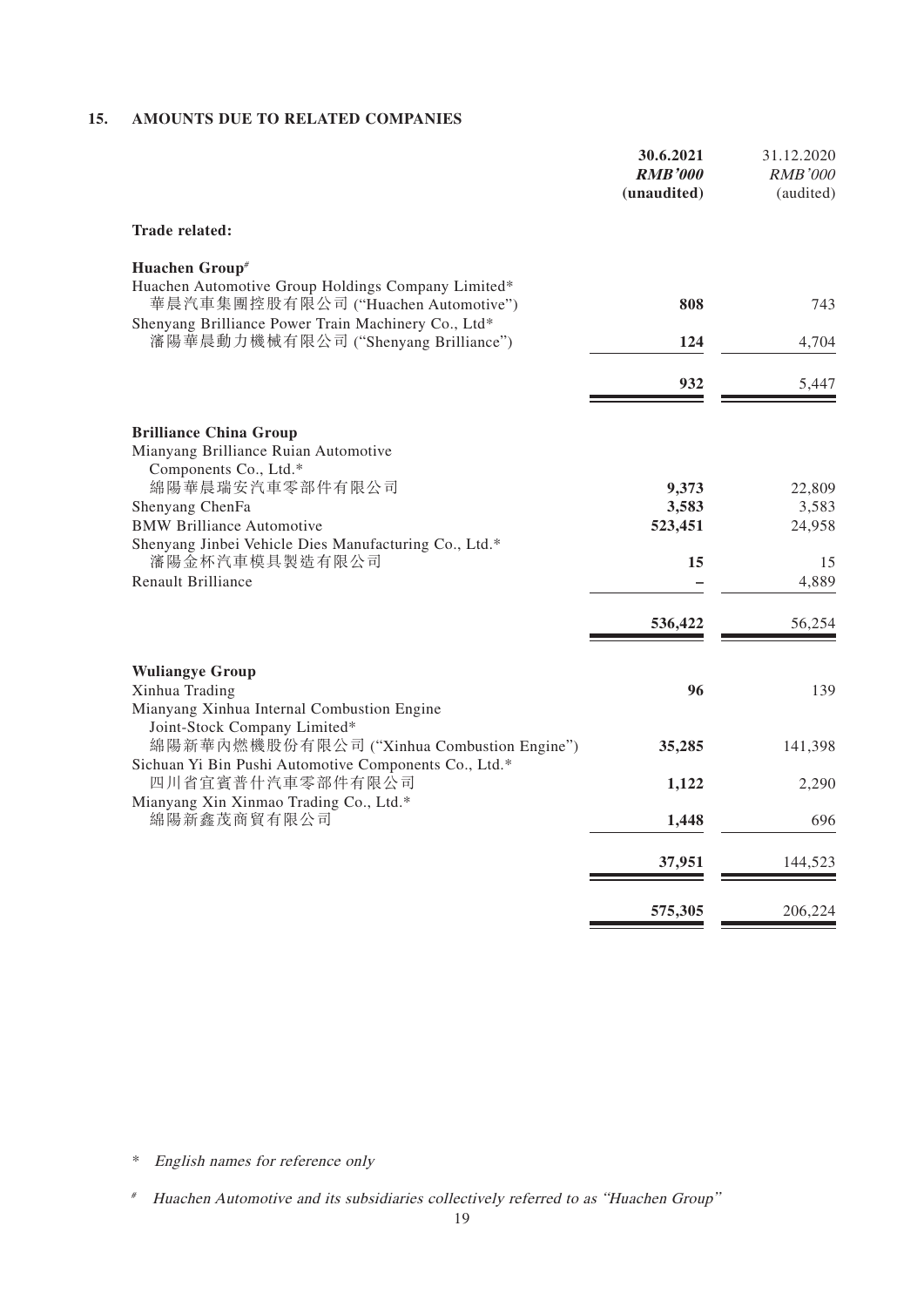|                                           | 30.6.2021<br><b>RMB'000</b><br>(unaudited) | 31.12.2020<br>RMB'000<br>(audited) |
|-------------------------------------------|--------------------------------------------|------------------------------------|
| Non-trade related:                        |                                            |                                    |
| <b>Huachen Group</b>                      | 341                                        |                                    |
| Huachen Automotive<br>Shenyang Brilliance | 1,848                                      | 341<br>7,119                       |
|                                           | 2,189                                      | 7,460                              |
| <b>Brilliance China Group</b>             |                                            |                                    |
| <b>Brilliance China</b>                   | 1,527                                      | 1,428                              |
|                                           | 3,716                                      | 8,888                              |
|                                           | 579,021                                    | 215,112                            |
|                                           | 30.6.2021                                  | 31.12.2020                         |
|                                           | <b>RMB'000</b><br>(unaudited)              | <b>RMB'000</b><br>(audited)        |
| Trade related balances analysed as:       |                                            |                                    |
| Trade payables                            | 558,891                                    | 94,116                             |
| Bills payable                             | 16,414                                     | 112,108                            |
|                                           | 575,305                                    | 206,224                            |

The average credit period for supply of goods/raw material and provision of services is 3 to 6 months. The aging of trade related amounts due to related companies presented based on the invoice date as at the end of the reporting period is as follows:

|                                   | 30.6.2021      | 31.12.2020     |
|-----------------------------------|----------------|----------------|
|                                   | <b>RMB'000</b> | <b>RMB'000</b> |
|                                   | (unaudited)    | (audited)      |
| Within 3 months                   | 544,373        | 71,880         |
| Over 3 months but within 6 months | 1,122          | 261            |
| Over 6 months but within 1 year   | 1,184          | 5,110          |
| Over 1 year                       | 12,212         | 16,865         |
|                                   | 558,891        | 94,116         |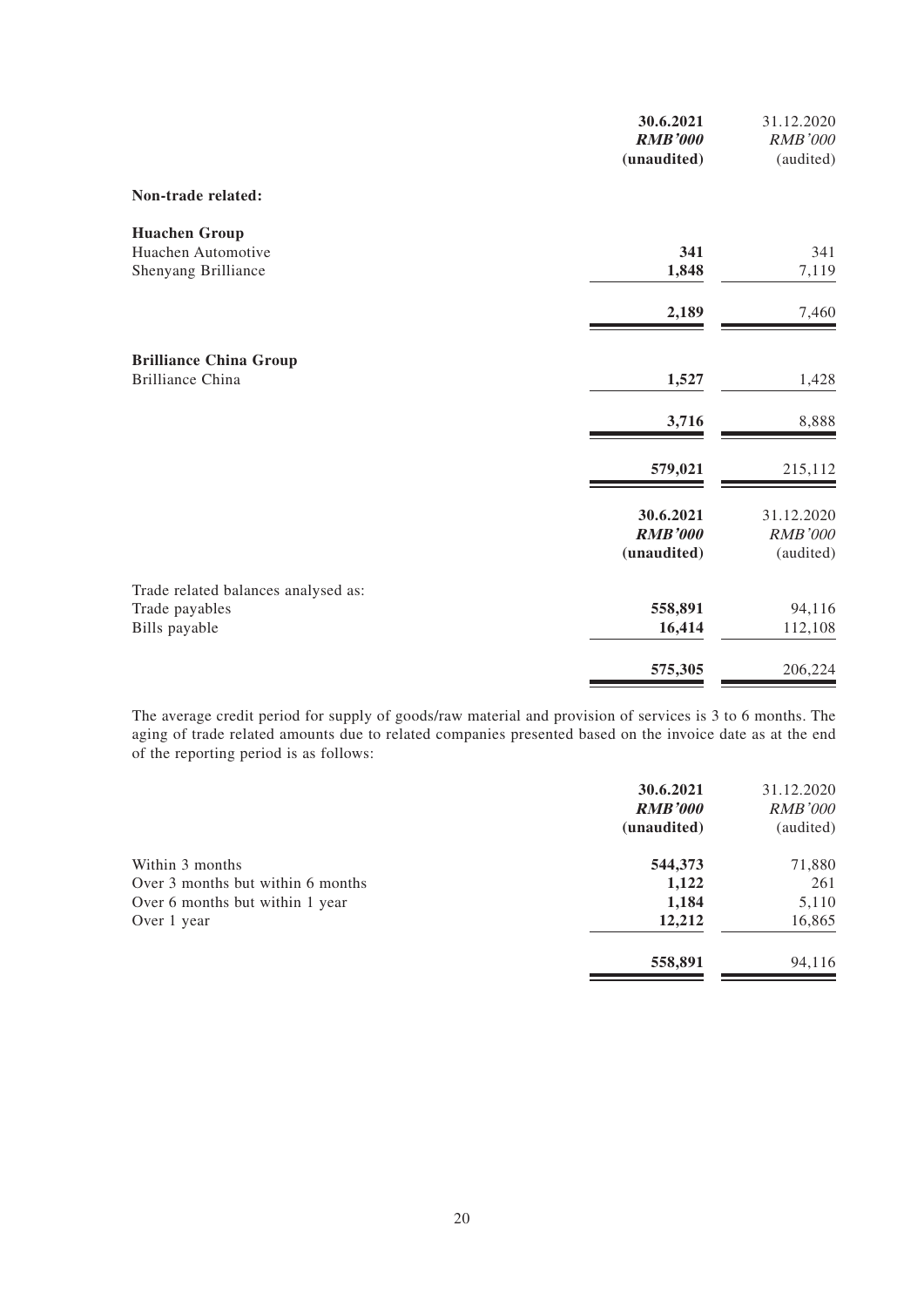The bills payable are guaranteed by banks in the PRC and have maturities of 3 to 12 months. The following is an aging analysis of bills payable (trade related) presented based on the issuance date of bills at the end of the reporting period:

| 31.12.2020<br><i>RMB'000</i><br>(audited) |
|-------------------------------------------|
| 10,920                                    |
| 12,169                                    |
| 89,019                                    |
| 112,108                                   |
|                                           |

The trade related amounts are interest-free, unsecured and with credit period of 3 to 6 months.

The non-trade related amounts are interest-free, unsecured and repayable on demand.

### **16. LEASE LIABILITIES**

|                                              | 30.6.2021<br><b>RMB'000</b><br>(unaudited) | 31.12.2020<br><i>RMB'000</i><br>(audited) |
|----------------------------------------------|--------------------------------------------|-------------------------------------------|
| Total minimum lease payments:                |                                            |                                           |
| Due within one year                          | 2,233                                      | 5,231                                     |
| Future finance charges on leases liabilities | (42)                                       | (131)                                     |
| Present value of leases liabilities          | 2,191                                      | 5,100                                     |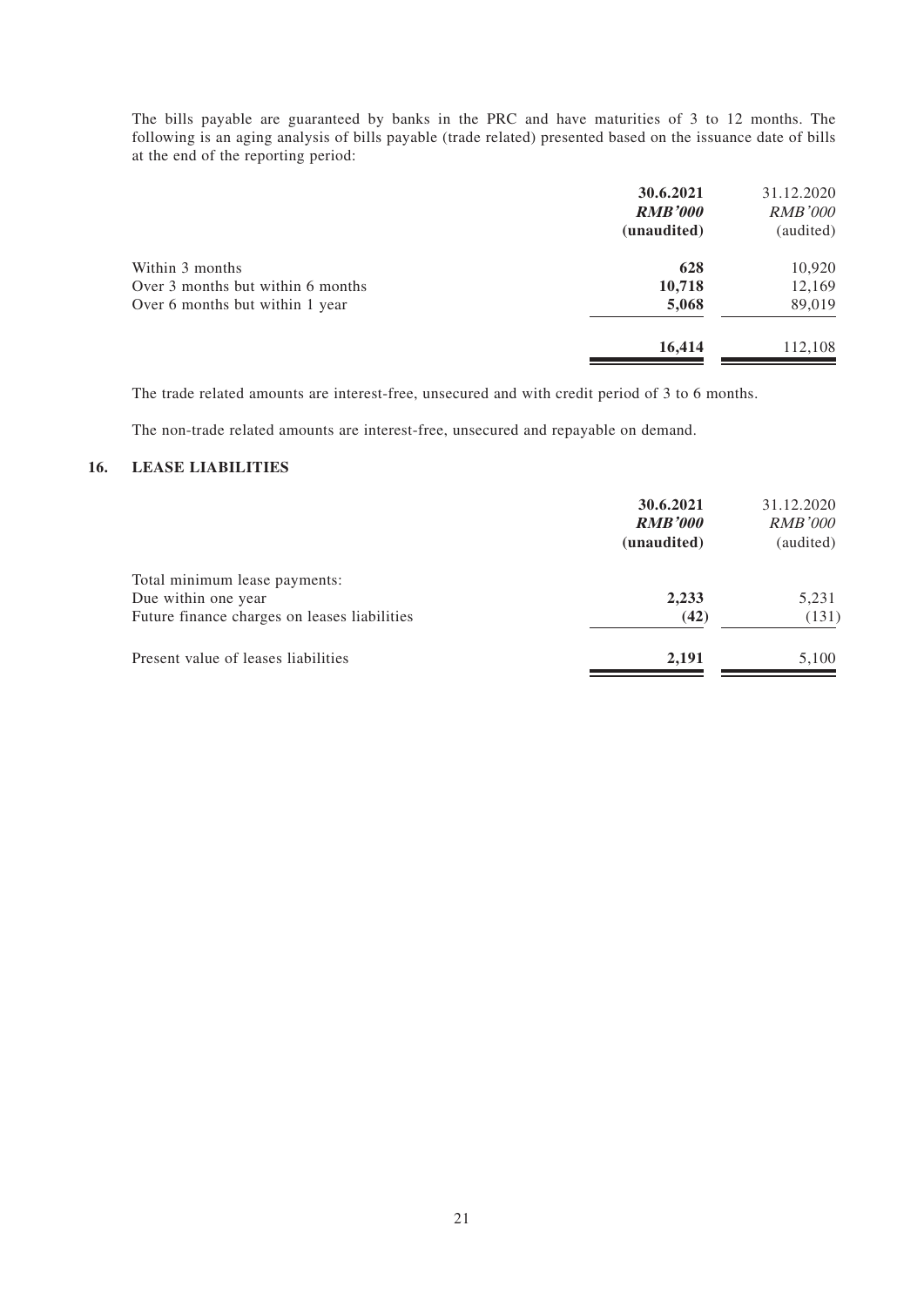### **17. SHARE CAPITAL**

|                                                                                          | <b>Number</b><br>of shares                 | Amount<br><b>HK\$</b>                     |
|------------------------------------------------------------------------------------------|--------------------------------------------|-------------------------------------------|
| Ordinary shares of HK\$0.01 each                                                         |                                            |                                           |
| Authorised:<br>At 1 January 2020, 31 December 2020 and 30 June 2021                      | 8,000,000,000                              | 80,000,000                                |
| <i>Issued and fully paid:</i><br>At 31 December 2020 and 30 June 2021                    | 1,282,211,794                              | 12,822,118                                |
|                                                                                          | 30.6.2021<br><b>RMB'000</b><br>(unaudited) | 31.12.2020<br><b>RMB'000</b><br>(audited) |
| Share capital presented in the condensed consolidated<br>statement of financial position | 10,457                                     | 10,457                                    |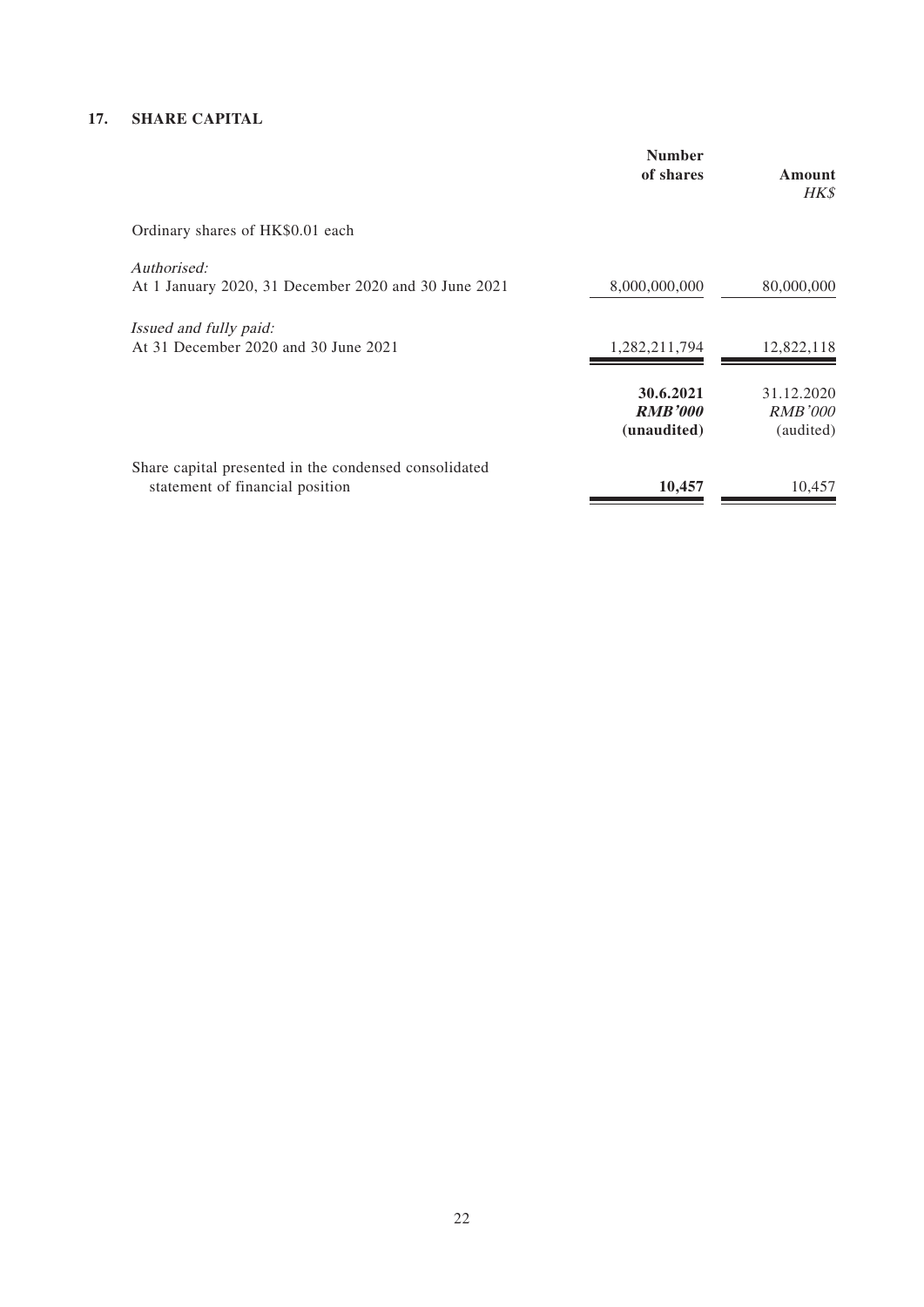# **MANAGEMENT'S DISCUSSION & ANALYSIS**

## **Business review**

In the first half of 2021, the Group achieved total unaudited revenue of approximately RMB939.32 million, representing an increase of approximately 26.6% compared to approximately RMB741.95 million for the corresponding period last year. The increase in revenue was mainly due to an increase in the sales of engine components, in particular, the sales of crankshafts during the period. The increase in the sales of crankshafts was caused by the favourable growth in premium automobile market as demonstrated by our customer BMW Brilliance Automotive.

Sales volume of engines decreased by approximately 4.1%, from approximately 28,620 units in the first half of 2020 to approximately 27,440 units in the first half of 2021, mainly due to the decrease in sales volume of diesel engines.

With respect to the engines business segment, the Group recorded approximately 1.9% decrease in the segment revenue, from approximately RMB352.85 million in the first half of 2020 to approximately RMB346.25 million in the first half of 2021. The decrease was mainly due to a decrease in the sales of diesel engines.

With respect to the engine components and service income segment, the Group recorded approximately 52.4% increase in the segment revenue, from approximately RMB389.11 million in the first half of 2020 to approximately RMB593.07 million in the first half of 2021. The increase was mainly due to a significant increase in the sales of crankshafts in the first half of 2021. The Group sold approximately 375,950 units of crankshaft in the first half of 2021, representing approximately 48.6% increase compared to approximately 252,950 units for the corresponding period of 2020. The increase was mainly due to the increase in demand for Bx8 crankshafts from BMW Brilliance Automotive.

The Group sold approximately 506,300 units of connecting rods in the first half of 2021, representing approximately 27.7% increase compared to approximately 396,500 units for the corresponding period of 2020. The increase in the unit sales of connecting rods was mainly due to an increase in demand for the Bx8 connecting rods during the reporting period.

The unaudited cost of sales amounted to approximately RMB823.20 million in the first half of 2021, representing an increase of approximately 18.3% compared to approximately RMB695.61 million for the corresponding period last year. The increase was due to the increase in the Group's total unaudited revenue.

The gross profit margin of the Group increased and this was mainly due to the significant increase in the sales of engine components with higher profit margin. It was approximately 12.4% in the first half of 2021 whilst it was approximately 6.2% in the first half of 2020.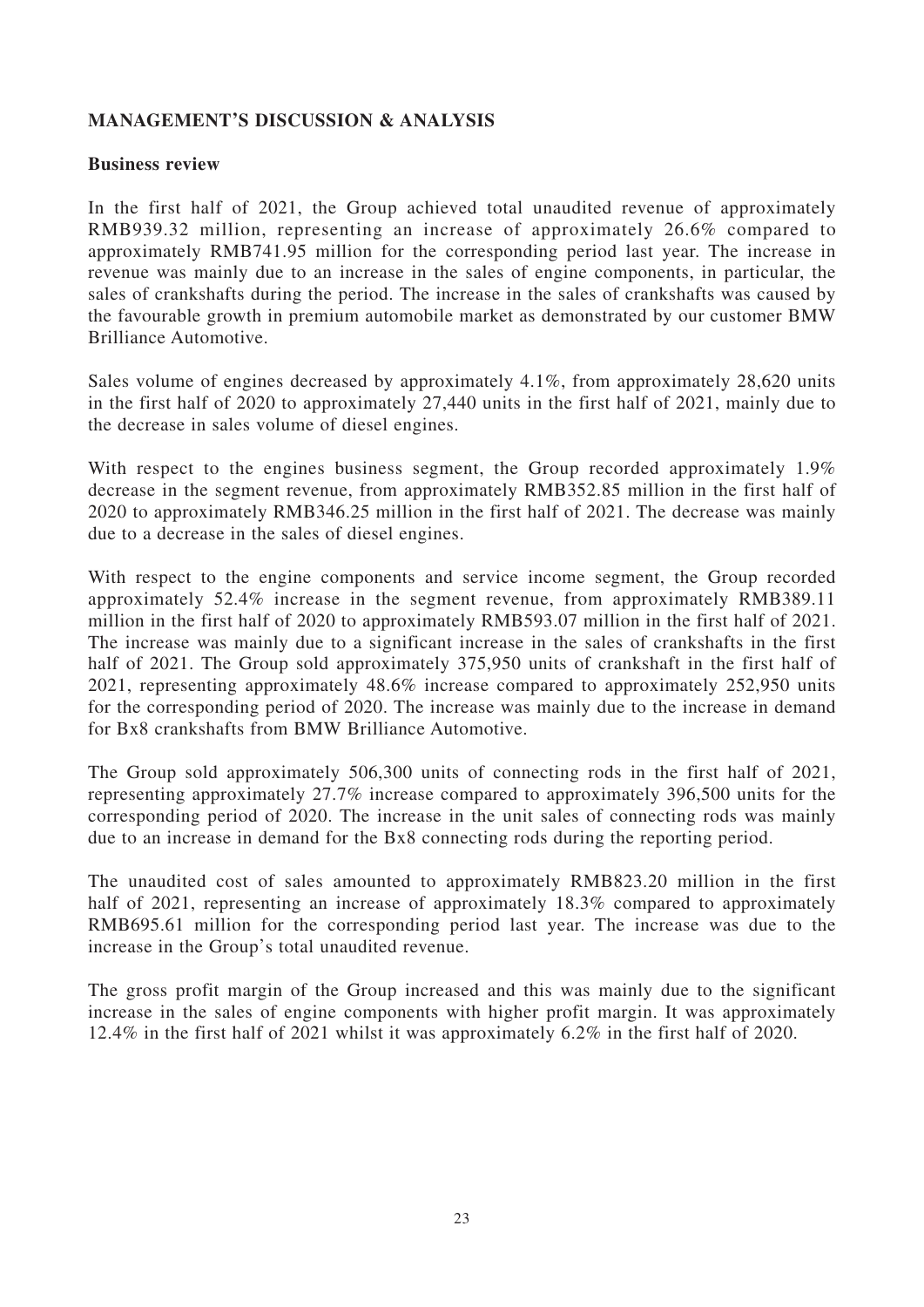The unaudited other income decreased from approximately RMB15.10 million for the first half of 2020 to approximately RMB8.55 million for the first half of 2021, representing a decrease of approximately 43.3%. The decrease was mainly due to the decrease in government grants and bank interest income. Impairment losses decreased from approximately RMB13.58 million for the first half of 2020 to approximately RMB4.79 million for the first half of 2021. The decrease was mainly due to less impairment of trade and other receivables incurred during the period.

The unaudited other gains and losses increased from net losses of approximately RMB10.07 million for the first half of 2020 to net gains of approximately RMB16.07 million for the first half of 2021. The change was mainly due to the increase in foreign exchange gains and writeoff of amounts due to related companies during the period.

The unaudited selling and distribution expenses decreased by approximately 29.8%, from approximately RMB14.39 million in the first half of 2020 to approximately RMB10.10 million in the first half of 2021, representing approximately 1.9% and approximately 1.1% of the revenue in the first half of 2020 and 2021 respectively. The decrease in terms of value was mainly due to a decrease in transportation and sales staff costs.

The unaudited administrative expenses increased by approximately 3.82%, from approximately RMB54.99 million in the first half of 2020 to approximately RMB57.09 million in the first half of 2021, representing approximately 7.4% and approximately 6.1% of the revenue in the first half of 2020 and 2021 respectively. The increase in value was mainly due to the general increase in other staff costs, depreciation and office expenses. The decrease in terms of percentage was mainly due to a larger extent of sales base achieved.

The unaudited finance costs decreased by approximately 20.8%, from approximately RMB38.97 million in the first half of 2020 to approximately RMB30.87 million in the first half of 2021. The decrease was mainly due to a decrease in short-term financing by discounting bills during the course of business and repayment of certain bank loans during the period.

The Group's unaudited loss before tax was approximately RMB78.07 million in the first half of 2020, whereas there was unaudited profit before tax of approximately RMB31.29 million in the first half of 2021.

Income tax credit of approximately RMB0.83 million was recorded during the period, as compared to an income tax expense of approximately RMB0.54 million for the first half of 2020. This was due to the recognition of deferred tax assets in view of the tax losses incurred.

In the first half of 2021, the Group recorded unaudited net profit attributable to the owners of the Company of approximately RMB32.12 million, which compares to a net loss to its equity shareholders of approximately RMB78.62 million for the six months ended 30 June 2020.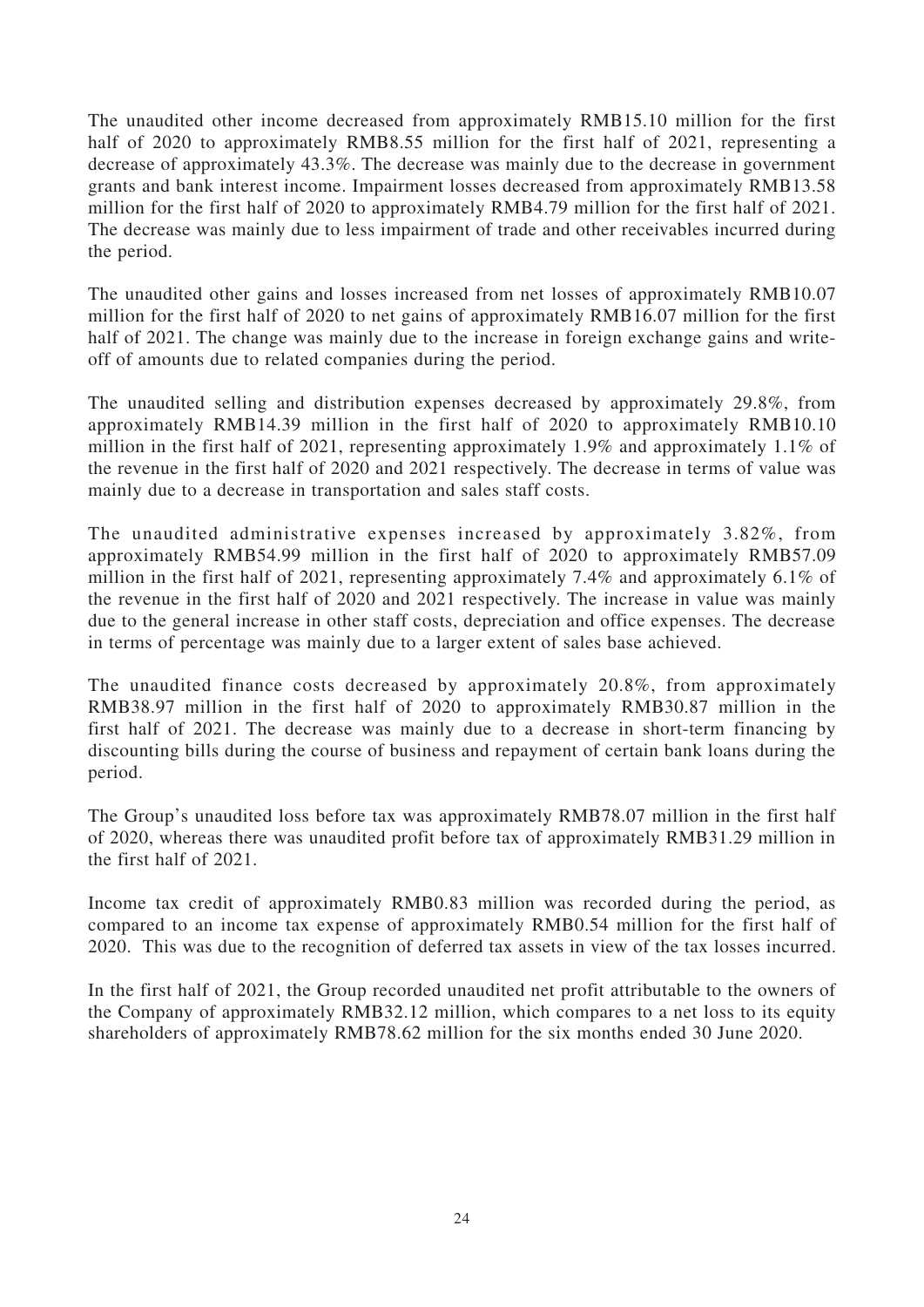# **Liquidity and financial resources**

As at 30 June 2021, the Group had approximately RMB483.88 million in bank balances and cash (31 December 2020: approximately RMB55.29 million), and approximately RMB323.86 million in pledged/restricted bank deposits (31 December 2020: approximately RMB538.46 million).

As at 30 June 2021, the Group had trade and other payables of approximately RMB1,078.47 million (31 December 2020: approximately RMB1,182.81 million), bank borrowings due within one year in the amount of approximately RMB726.08 million (31 December 2020: approximately RMB1,067.47 million), and bank borrowings due after one year in the amount of approximately RMB283.35 million (31 December 2020: approximately RMB320.39 million).

# **Pledge of assets**

As at 30 June 2021, the Group pledged certain of its land use rights, buildings, plant and machinery with a total value of approximately RMB134.36 million (31 December 2020: approximately RMB136.12 million) to certain banks to secure certain credit facilities granted to the Group.

As at 30 June 2021, the Group also pledged bank deposits of approximately RMB260.98 million (31 December 2020: approximately RMB486.63 million) to certain banks to secure certain credit facilities granted to the Group.

# **Gearing ratio**

As at 30 June 2021, the debt-to-equity ratio of the Group, computed by dividing total liabilities by total equity attributable to the equity owners of the Company, was approximately 1.22 (31 December 2020: approximately 1.29).

As at 30 June 2021, the gearing ratio, computed by dividing bank borrowings by total equity attributable to owners of the Company, was approximately 45.56% (31 December 2020: approximately 63.56%). Both the debt-to-equity ratio and the gearing ratio decreased, which were mainly due to a decrease in total bank borrowings.

# **Contingent liabilities**

During the period under review, the Group (i) endorsed certain bills receivable for the settlement of trade and other payables; and (ii) discounted certain bills receivable to banks for raising cash. The Group considered that the risk of default in payment of the endorsed and discounted bills receivable was low because all endorsed and discounted bills receivable were issued and guaranteed by reputable PRC banks.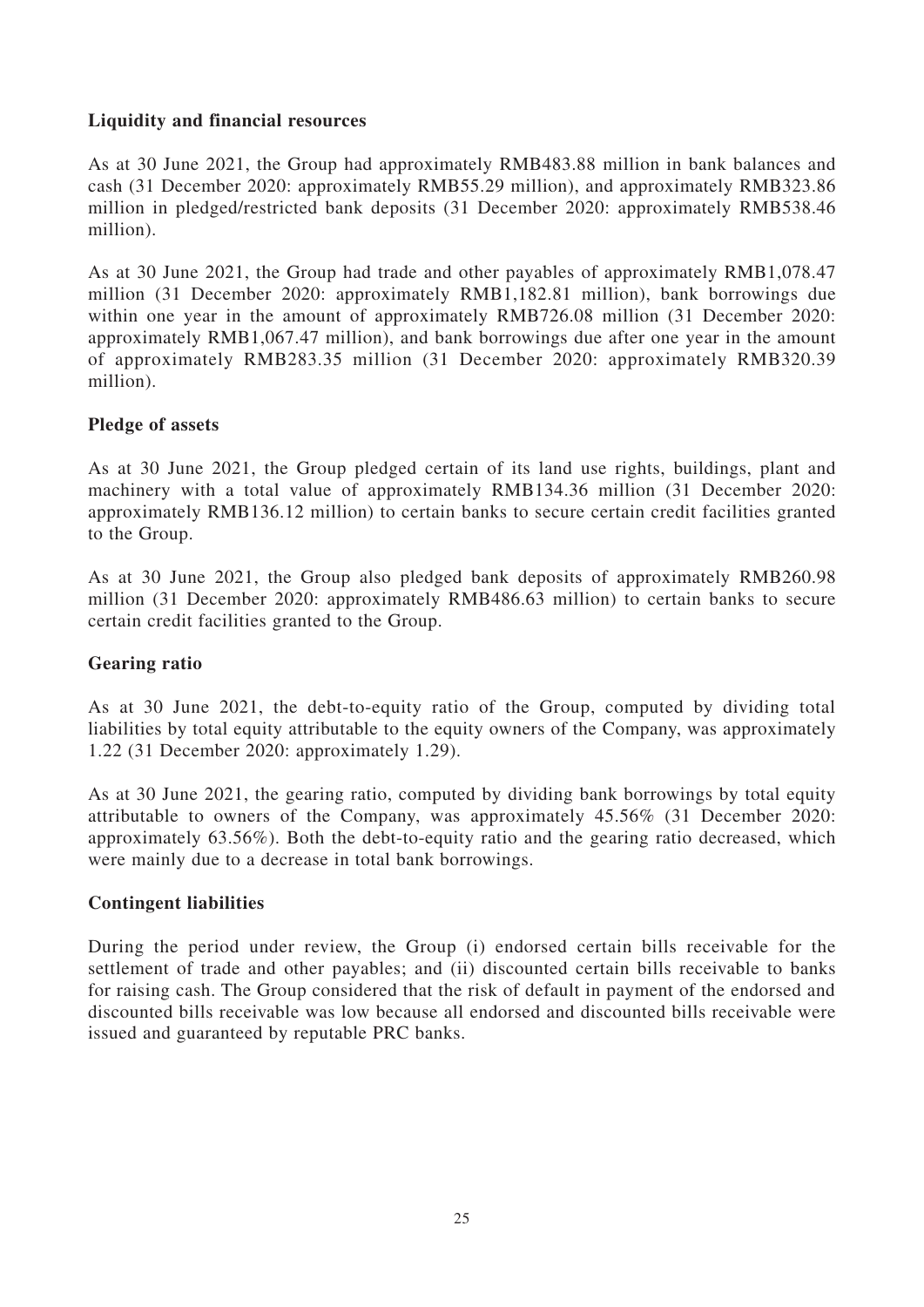# **Capital commitments**

As at 30 June 2021, the Group had capital commitments of approximately RMB250.54 million (31 December 2020: approximately RMB250.54 million), of which contracted capital commitments amounted to approximately RMB41.58 million (31 December 2020: approximately RMB43.22 million), which is primarily related to the capital expenditure in respect of acquisition of property, plant and equipment, and new engine development.

# **Foreign exchange risks**

The Group's functional currency is RMB. Since the Group has certain assets and liabilities, such as receivables, payables, cash and bank borrowings, denominated in foreign currencies, such as United States Dollar and Hong Kong Dollar, the Group is exposed to foreign currency translation risk. The Group will monitor its foreign exchange risks and may consider hedging its foreign currency exposure, if and when necessary.

# **Employees and remuneration policy**

As at 30 June 2021, the Group had approximately 1,147 employees (30 June 2020: approximately 1,274). Employee costs amounted to approximately RMB70.68 million for the six months ended 30 June 2021 (2020: approximately RMB57.62 million). The Group will endeavour to ensure that the employees' salary levels are in line with industry practice and prevailing market conditions and that employees' remuneration is based on their performance.

# **Outlook**

Under the impact of the Covid-19 pandemic, most of the automobile makers virtually stopped their production, in particular in the first half of 2020. As the outbreak gradually became under control, the domestic economic climate increased and the market gradually picked up. In the first half of 2021, according to the China Association of Automobile Manufacturers, the sales of passenger vehicles segment recorded a rise of 27.0% on a year-on-year basis in the first half of 2021 whilst the sales of commercial vehicles segment recorded a growth of 20.9%. Passenger vehicles account for about 77.6% of sales of the automotive sector. The increase of the sales of vehicles was driven by an increase in demand for sedan cars, multipurpose vehicles ("**MPVs**"), sport-utility cars ("**SUVs**") and commercial vehicles. As such, the sale volume of our engine-related products increased during the reporting period.

The PRC government continues to implement various policies to boost the automobile sales, including purchase subsidies, relaxation of new issuance of license plates in core cities, exemption of vehicle purchase tax. Thus, China's automobile market is posting stable performance with good momentum for growth. Notably, the semi-annual new energy vehicle ("**NEV**") sales rocketed over 200% year-on-year to 1.2 million units, which approached almost the full-year volume for the year of 2020.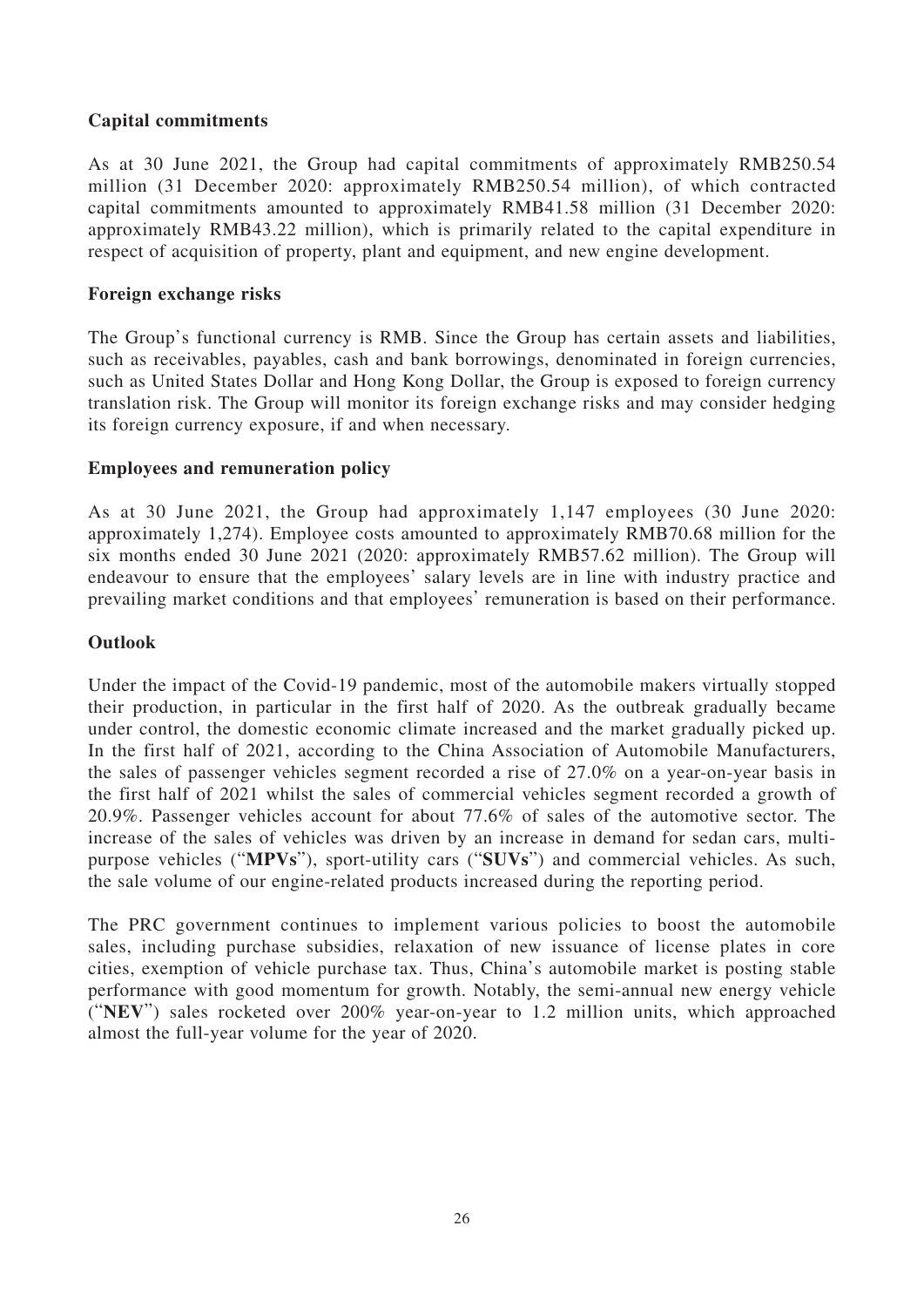It is expected that China's annual automobile sales will record year-over-year growth in 2021, ending three consecutive years of decrease. The continued recovery in domestic economy and the ongoing implementation of governmental stimulus will provide tremendous support for the automobile market development in the second half of this year. Nevertheless, the market is being affected by chip shortage and the rise in raw material prices.

During the reporting period, the Group recorded an increase in sales which is mainly due to a significant increase in the sales of engine components, in particular, the sales of crankshafts during the period.

Regarding the traditional gasoline, diesel and prince engine business (the CE engine business), the sales is lower than the original forecast. This is mainly affected by the continual withdrawal of orders from some of the customers. Apart from the impact of the Covid-19 pandemic which still hovers around to a certain extent, the rapid development of NEVs leads to the diminished demand of vehicle upgrade with high-end combustion engines. There are fewer automobile manufacturers which continue to develop new fuel-driven engine models, and some of our long term customers also experienced financial difficulty which disrupted their production cycles, and hence, our sales volume of engines were also affected.

In view of the above situation, we have been carrying out some re-engineering work to our CE-family engines in order to pave for a way out in the ever-changing automobile market in China. After almost two years of hard work, we have developed a NEV-compatible CE engines which are used in the range extender of the electric drive system for the next generation of NEVs. It is planned to commence industrialization of the NEV-compatible CE engines in the first half of 2022. In addition, we are still working hard to explore more major NEV customers to adopt our NEV-compatible CE engines for range extension purpose.

NEV-compatible CE engines are based on the upgrade version of the BMW's authorized prince engine prototype. We have obtained BMW authorization which is a prerequisite for the production of NEV-compatible CE engines and BMW has agreed to award to our Group the extension of the original authorization period to 2032.

BMW Prince Engine has won the World's Best Ten Engines in eight consecutive years. CE engine adopted leading and mature technologies with strategic positioning of "high starting point, high quality, and high platform". An expert team from BMW in Germany provided allaround supports on research and development, industrialization, supply chain management, quality management and project management, ensuring the engine production is in accordance with BMW process certification, BMW quality philosophy and BMW quality standard. CE engine meets requirements of CN6b emission regulation and the fourth phase fuel consumption. The CE engine is applicable for SUV, passenger vehicle, MPV, A-class vehicle models, etc. At present, all our XCE branded traditional and CE engines are CN6 emission standard compliant.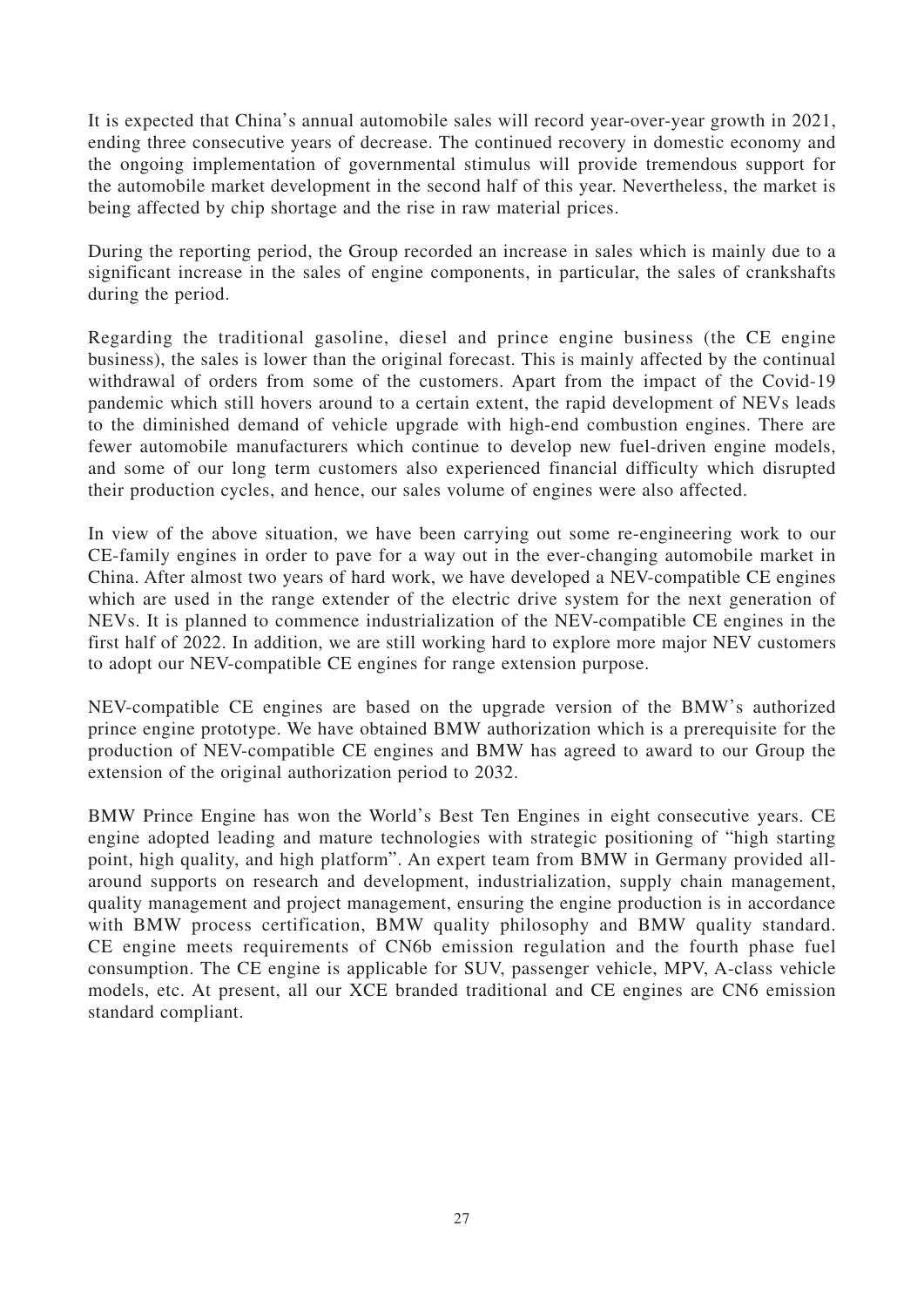Regarding engine components business, the crankshaft production line for Bx8 engines and connecting rods production showed a continued and significant growth in sales in the first half of 2021 when compared to the corresponding period in 2020. As reported by media in China, in the first half of 2021, sales of BMW vehicles showed 41.9% year-on-year growth reaching approximately 467,000 units and therefore the demand of finished crankshaft and connecting rods for Bx8 engines increased much as more new models of BMW vehicles are being put up for sales. BMW officially nominated us as the exclusive Bx8 engine crankshaft supplier and non-exclusive connecting rod supplier and the supply period will be until 2030, and the shared order of connecting rod production will be increased from 40% to 50%.

In addition, BMW has fully affirmed our pursuit of excellent quality, and it is another milestone in the development components business. So far, we delivered over 2.7 million crankshafts and 6.3 million connecting rods to BMW. At the same time, we maintained high quality of customer after-sales service for eight consecutive years. We won the BMW "Quality Excellence Award" and became BMW's excellent supplier. We will continue to uphold the core values of being close to our customers, be responsible, open and transparent, and will through continuous innovation further enhance core competitiveness and push forward the development of the Group.

The Group will continue to explore new business opportunities with BMW AG, BMW Brilliance Automotive and other major customers in the future.

# **INTERIM DIVIDEND**

The Board did not recommend the payment of any interim dividend for the six months ended 30 June 2021 (six months ended 30 June 2020: nil).

### **PURCHASE, SALE OR REDEMPTION OF THE COMPANY'S LISTED SECURITIES**

Neither the Company nor any of its subsidiaries has purchased, sold or redeemed any of the Company's listed securities during the six months ended 30 June 2021.

### **COMPLIANCE WITH CORPORATE GOVERNANCE CODE**

The Company is committed to achieving and maintaining the highest standards of corporate governance, consistent with the needs and requirements of the business and its shareholders. The Company has adopted the code provisions set out in the Corporate Governance Code (the "**CG Code**") contained in Appendix 14 to the Listing Rules. The Company has complied with all code provisions of the CG Code throughout the six months ended 30 June 2021.